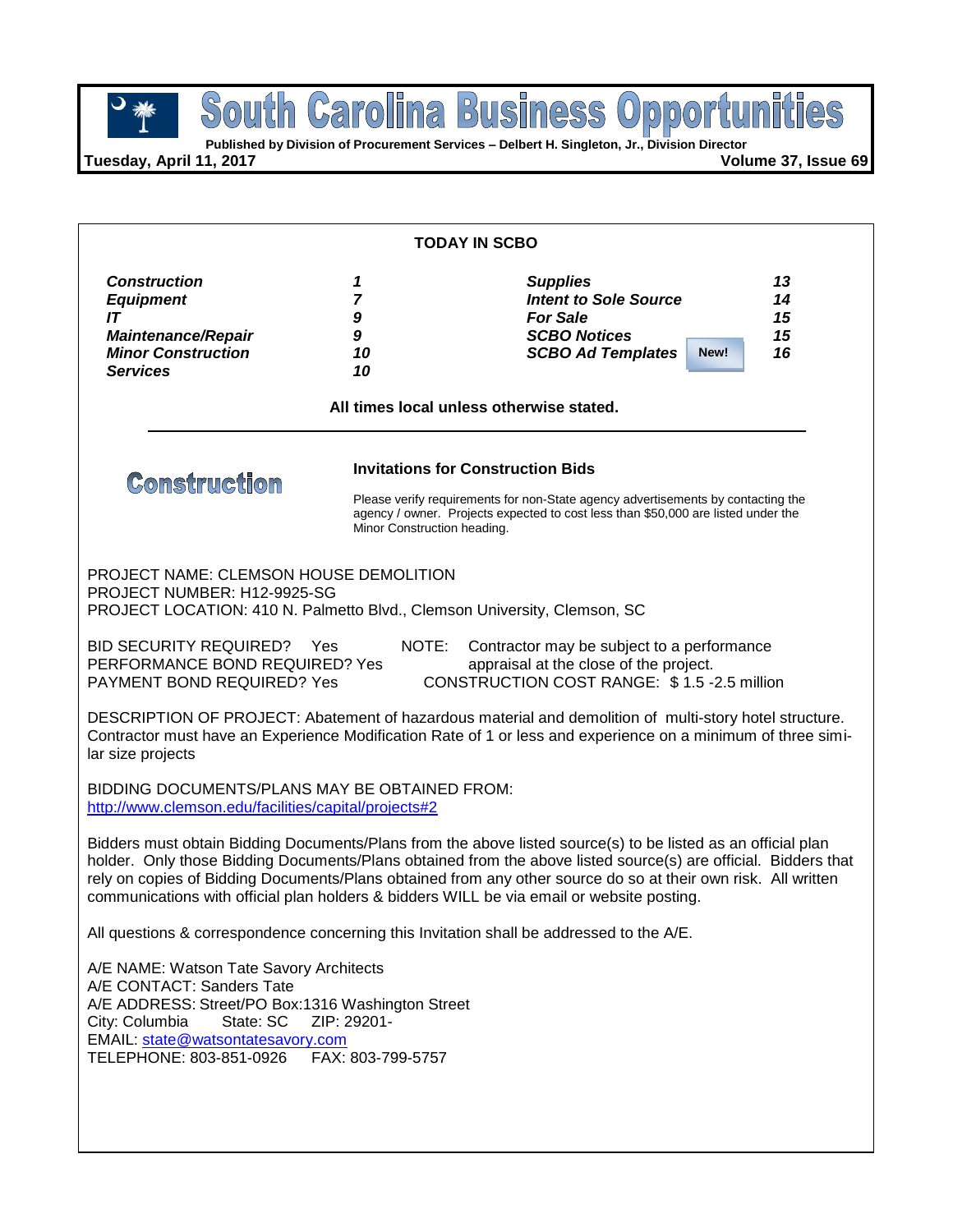| Tuesday, April 11, 2017                                                                                                                                                                                                                                                                                                                                                                                                                                    | $\mathbf{2}$                                                                                                                            | Volume 37, Issue 69 |  |
|------------------------------------------------------------------------------------------------------------------------------------------------------------------------------------------------------------------------------------------------------------------------------------------------------------------------------------------------------------------------------------------------------------------------------------------------------------|-----------------------------------------------------------------------------------------------------------------------------------------|---------------------|--|
| <b>AGENCY: Clemson University</b><br><b>AGENCY PROJECT COORDINATOR: Tommi Jones</b><br>ADDRESS: Street/PO Box: Gentry Hall, 191 Old Greenville Highway<br>ZIP: 29634-5952<br>City: Clemson<br>State: SC<br>EMAIL: tommij@clemson.edu<br>TELEPHONE: 864-656-1339<br>FAX: 864-656-0167                                                                                                                                                                       |                                                                                                                                         |                     |  |
| PRE-BID CONFERENCE: Yes<br>PRE-BID DATE: 4/20/2017<br>TIME: 10:00 am<br>SC<br>BID CLOSING DATE: 5/9/2017<br>TIME: 2:00 pm<br>SC                                                                                                                                                                                                                                                                                                                            | MANDATORY ATTENDANCE: Yes<br>PLACE: Clemson House, 410 N. Palmetto Blvd, Clemson<br>PLACE: Gentry Hall, 191 Old Greenville Hwy, Clemson |                     |  |
| <b>BID DELIVERY ADDRESSES:</b><br>HAND-DELIVERY:<br>Attn: Tommi Jones<br>Gentry Hall, 191 Old Greenville Highway<br>Clemson, SC 29634-5952                                                                                                                                                                                                                                                                                                                 | <b>MAIL SERVICE:</b><br>Attn: Tommi Jones<br>Gentry Hall, 191 Old Greenville Highway<br>Clemson, SC 29634-5952                          |                     |  |
| Project Name: EAST MONTAGUE AVENUE CROSSWALK PROJECT                                                                                                                                                                                                                                                                                                                                                                                                       |                                                                                                                                         |                     |  |
| IFB Number: 5160-17C                                                                                                                                                                                                                                                                                                                                                                                                                                       |                                                                                                                                         |                     |  |
| Project Location: East Montague, North Charleston, South Carolina                                                                                                                                                                                                                                                                                                                                                                                          |                                                                                                                                         |                     |  |
| Project Description: Installation of brick patterned crosswalks in multiple locations along E. Montague Ave. in N<br>Charleston, SC.                                                                                                                                                                                                                                                                                                                       |                                                                                                                                         |                     |  |
| Items of Significance: 687 SY of Brick Patterned Crosswalk & 2060 LF of 12" White Thermoplastic Markings                                                                                                                                                                                                                                                                                                                                                   |                                                                                                                                         |                     |  |
| Number of Copies: One (1) Original, Four (4) Copies, and One (1) electronic copy via flash drive or CD                                                                                                                                                                                                                                                                                                                                                     |                                                                                                                                         |                     |  |
| Agency: Charleston County Government                                                                                                                                                                                                                                                                                                                                                                                                                       |                                                                                                                                         |                     |  |
| Name and Title of Agency Coordinator: Wendy Curtis, Senior Buyer                                                                                                                                                                                                                                                                                                                                                                                           |                                                                                                                                         |                     |  |
| Address: 4045 Bridge View Drive, Suite B250, N. Charleston, SC 29405                                                                                                                                                                                                                                                                                                                                                                                       |                                                                                                                                         |                     |  |
| Agency Phone: 843-958-4750                                                                                                                                                                                                                                                                                                                                                                                                                                 |                                                                                                                                         |                     |  |
| Bid Opening Date: April 27, 2017 at 3:00pm                                                                                                                                                                                                                                                                                                                                                                                                                 |                                                                                                                                         |                     |  |
| Download Solicitation From: http://www.charlestoncounty.org/departments/procurement/current-bids.php                                                                                                                                                                                                                                                                                                                                                       |                                                                                                                                         |                     |  |
| PROJECT NAME: APPLIED TECHNOLOGY CENTER RENOVATIONS PACKAGE B<br>PROJECT NUMBER: 16-1707<br>PROJECT LOCATION: 2399 West Main Street, Rock Hill, SC 29732<br><b>BID SECURITY REQUIRED?</b><br>Yes<br>PERFORMANCE BOND REQUIRED? Yes<br>PAYMENT BOND REQUIRED? Yes<br>DESCRIPTION OF PROJECT: Architectural and Mechanical Renovations with New Sprinkler system<br>BIDDING DOCUMENTS/PLANS MAY BE OBTAINED FROM: emailing Melinda Vasconcellos, mvasconcel- | CONSTRUCTION COST RANGE: \$4 to 5 Million                                                                                               |                     |  |
| los@ksq.design                                                                                                                                                                                                                                                                                                                                                                                                                                             |                                                                                                                                         |                     |  |
| PLAN DEPOSIT AMOUNT: \$100.00                                                                                                                                                                                                                                                                                                                                                                                                                              | <b>IS DEPOSIT REFUNDABLE Yes</b>                                                                                                        |                     |  |
|                                                                                                                                                                                                                                                                                                                                                                                                                                                            |                                                                                                                                         |                     |  |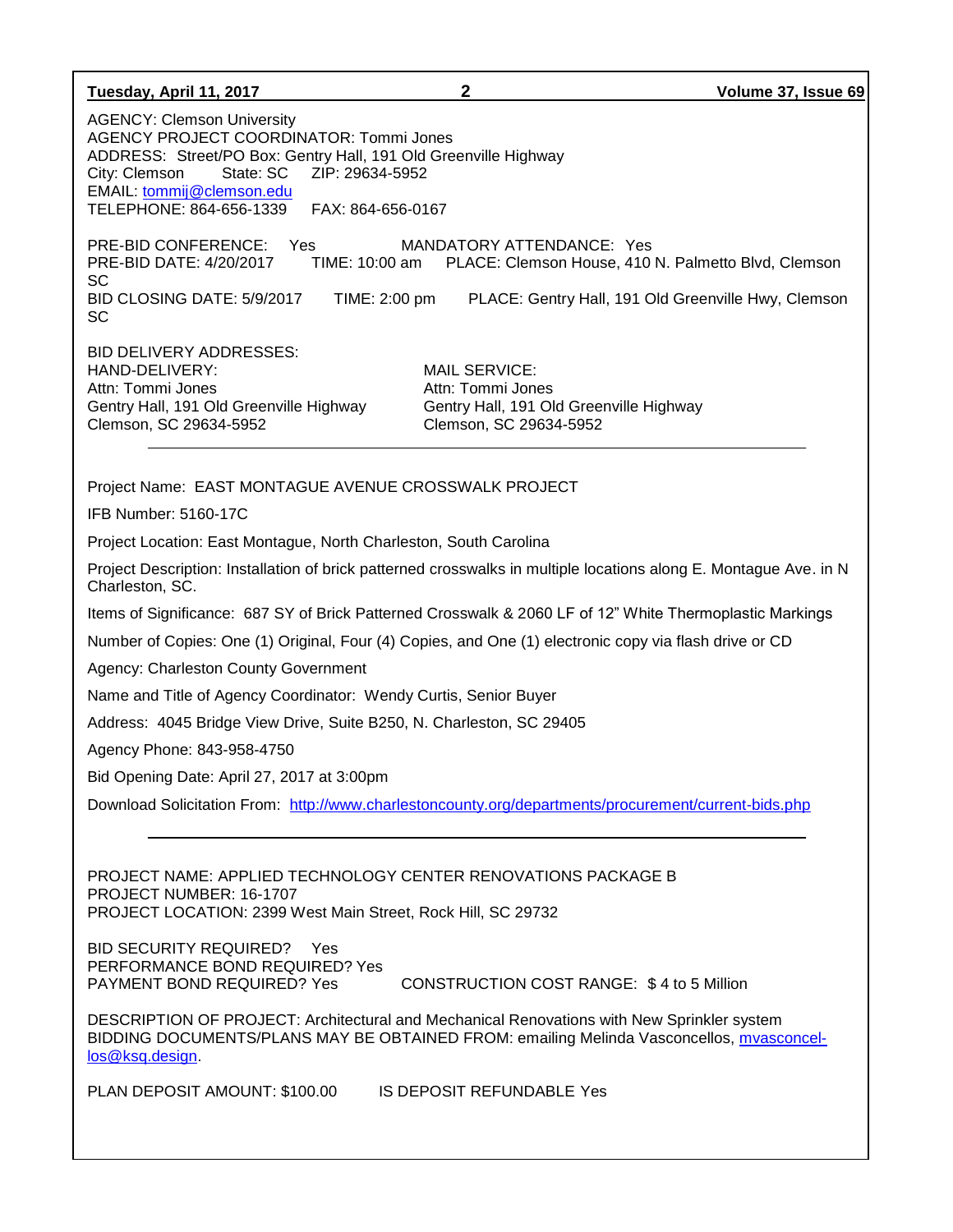| Tuesday, April 11, 2017                                                                                                                                                                                                                                                                                                                                                                                                                                                                                                                                                                                                                                                                                                                                                                                                                                                              | 3                                                                                                                                         | Volume 37, Issue 69                                                     |
|--------------------------------------------------------------------------------------------------------------------------------------------------------------------------------------------------------------------------------------------------------------------------------------------------------------------------------------------------------------------------------------------------------------------------------------------------------------------------------------------------------------------------------------------------------------------------------------------------------------------------------------------------------------------------------------------------------------------------------------------------------------------------------------------------------------------------------------------------------------------------------------|-------------------------------------------------------------------------------------------------------------------------------------------|-------------------------------------------------------------------------|
| IN ADDITION TO THE ABOVE OFFICIAL SOURCE(S), BIDDING DOCUMENTS/PLANS ARE ALSO<br>AVAILABLE AT: Bidding documents may also be inspected at the Rock Hill Schools Facility Services Depart-<br>ment at 2171 West Main Street Rock Hill SC 29732;. Hard copies of documents can be purchased for a deposit<br>of \$100.00 (refundable if returned in good condition) by emailing Melinda Vasconcellos, mvasconcel-<br>los@ksq.design, the office of the Architect, and from iSqFt (formerly AGC and also representative for the His-<br>panic Contractors Association of the Carolinas), jneal@isqft.com; Dodge (formerly McGraw Hill Construction),<br>lex.ann.thomas@construction.com; Construction Market Data, docprocessing@cmdgroup.com; and Metrolina<br>Minority Contractors Association (mmca@mmcaofcharlotte.org); Construction Journal,<br>j.parola@constructionjournal.com. |                                                                                                                                           |                                                                         |
| ARCHITECT-ENGINEER NAME: KSQ Architects, PC dba KSQ Design<br>A-E CONTACT: David Cherry<br>A-E ADDRESS: Street/PO Box: 2115 Rexford Road<br>State: NC<br>ZIP: 28211-<br>City: Charlotte<br>EMAIL: dcherry@ksq.design<br>TELEPHONE: 704-364-3400<br>FAX: 704-364-7080                                                                                                                                                                                                                                                                                                                                                                                                                                                                                                                                                                                                                 |                                                                                                                                           |                                                                         |
| AGENCY/OWNER: Rock Hill School District 3<br><b>AGENCY PROJECT COORDINATOR: Bill Petzold</b><br>ADDRESS: Street/PO Box: 2171 West Main Street<br>City: Rock Hill<br>State: SC<br>ZIP: 29732-<br>EMAIL: bpetzold@rhmail.org<br>TELEPHONE: 803-981-1353                                                                                                                                                                                                                                                                                                                                                                                                                                                                                                                                                                                                                                |                                                                                                                                           |                                                                         |
| PRE-BID CONFERENCE:<br>Yes<br>PRE-BID DATE: 4/19/2017<br>TIME: 10:00am                                                                                                                                                                                                                                                                                                                                                                                                                                                                                                                                                                                                                                                                                                                                                                                                               | MANDATORY ATTENDANCE: No                                                                                                                  | PLACE: Facilities Services, 2171 W Main St., Rock Hill, S               |
| BID OPENING DATE: 5/4/2017                                                                                                                                                                                                                                                                                                                                                                                                                                                                                                                                                                                                                                                                                                                                                                                                                                                           |                                                                                                                                           | TIME: 2:00pm PLACE: Facilities Services, 2171 W Main St., Rock Hill, SC |
| <b>BID DELIVERY ADDRESSES:</b><br>HAND-DELIVERY:<br>Attn: Nicole Hatch, Purchasing Director<br><b>RHS Facilities Services</b><br>2171 W Main St., Rock Hill, SC 29732                                                                                                                                                                                                                                                                                                                                                                                                                                                                                                                                                                                                                                                                                                                | <b>MAIL SERVICE:</b><br>Attn: Nicole Hatch, Purchasing Director<br><b>RHS Facilities Services</b><br>2171 W Main St., Rock Hill, SC 29732 |                                                                         |

### **LANDFILL OFFICE STORAGE SHED PROJECT**

RICHLAND COUNTY, South Carolina is soliciting sealed and competitive bids from qualified contractors for the Landfill Office Storage Shed Project. The principal features of this Contract includes furnishing all labor, materials and equipment necessary to construct the storage shed in accordance with the approved plans and specifications. Work shall include but not limited to the following: Construction of a 7,200 sf pre-engineered Pole Type Building Structure with enclosed walls on three sides and open structure along one side; all foundation work necessary to construct facility; and electrical work as shown including panel box, outlets and lighting. The site grading, including gravel slab is complete and not included in the scope. However, the contractor shall verify that all existing site grading and gravel work is acceptable for installing the required structure. The site is located at the Richland County Landfill Headquarters, off of Highway 215 on Landfill Road, Richland County, South Carolina.

Sealed bids clearly marked "Richland County Landfill Office Storage Shed Project, RC- 052-B-2017 shall be accepted by the Richland County Office of Procurement, 2020 Hampton Street, Suite 3064, PO Box 192, Columbia, SC 29204 until 2:00pm, May 5, 2017. Bids will not be accepted after the above date and time. Bids will be publically opened and recorded. No bid will be considered unless the bidder is legally qualified under the provisions of the South Carolina Contractor's Licensing Law (SC Code of Laws as amended in 1976, Chapter 11, Sections 40-11-10 through 40-11-428).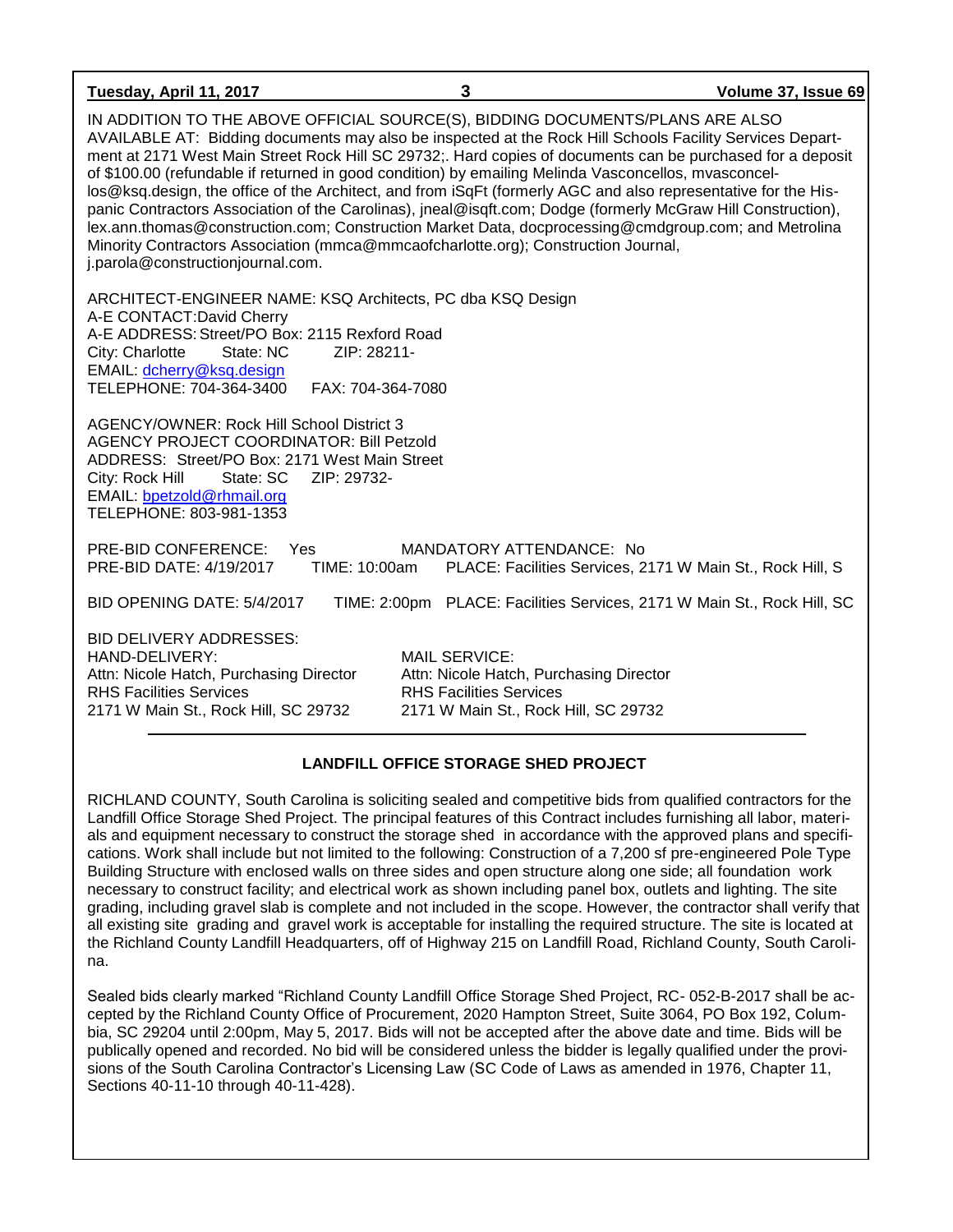**Tuesday, April 11, 2017 4 Volume 37, Issue 69**

A Non-Mandatory Pre-bid will be held on April 20, 2017 at 10:00am, in the Conference Room of the Richland County Landfill Office Building located off of SC Highway 215 at 1070 Caughman North, Columbia, South Carolina 29203. A visit to the site will follow immediately after the pre-bid conference.

Copies of the drawings and specifications may be obtained by contacting the Office of John Bowman Architect, PA, Inc., 2422 Devine Street, Suite C, Columbia, SC 29205, Phone: 803- 799-1084, where questions on this project may be directed to the attention of John D. Bowman, Jr. or Christopher M. Coleman. A non-refundable deposit of \$65.00 per set, made out to John Bowman Architect PA, Inc., will be required. When requesting drawings and specifications please provide both mailing and UPS addresses of company, telephone number, fax number (if applicable) and contact person. Copies of the drawings and specifications are also on file and available for inspection at the following locations:

Office of Procurement, Richland County SC AGS Offices: Columbia and Charleston, SC Dodge Offices: Columbia and Charleston, SC

All work on the project must be completed within ninety (90) consecutive calendar days from date of notice to proceed. Bidders must be legally qualified under the provisions of the South Carolina Contractors Licensing Law. Bids shall remain valid for one hundred and twenty (120) days after opening of bids. Bids must be sealed with name and address of bidder, Contractor's License Number and accompanied by a Bid Bond, for 5 percent (5%) of the amount of the bid. Bid Bond will be duly executed by the bidder as principal and having as surety thereon a surety company licensed to do business in the State of South Carolina. Successful bidder will be required to furnish a satisfactory Performance and Payment Bond each in the amount of 100 percent (100%) of the bid.

Richland County reserves the right to reject any and all bids, portions thereof, to waive minor technicalities and informalities, and to make an award deemed in its best interest.

PROJECT NAME: CHESTERFIELD COUNTY ROADWAY IMPROVEMENT PROJECT PACKAGE 1: HONEYSUCKLE LANE, MILES ROAD, & CARLEY CIRCLE PROJECT NUMBER: 05-16/17 PROJECT LOCATION: Chesterfield County, South Carolina

BID SECURITY REQUIRED? Yes PERFORMANCE BOND REQUIRED? Yes PAYMENT BOND REQUIRED? Yes

DESCRIPTION OF PROJECT: Paving and drainage improvements along approximately 1,198 linear feet of Honeysuckle Lane in Pageland, SC; Paving and drainage improvements along approximately 2,917 linear feet of Carley Circle in Jerfferson, SC; Paving and drainage improvements along approximately 1,938 linear feet of Miles Road in Jefferson, SC. Questions will be accepted in written form until May 1, 2017. All work must be completed within 180 days from Notice to Proceed.

BIDDING DOCUMENTS/PLANS MAY BE OBTAINED FROM: Office of Engineer: Dennis Corporation, 1800 Huger Street, Columbia SC. Email: dalexander@denniscorporation.com. Bids Will Not Be Considered unless the bidder is legally qualified under the provisions of the South Carolina Contractor's Licensing Law (South Carolina Code of Laws, as amended). Prime Contractors must purchase a complete set of plans & bid/specification documents from official source to be considered a plan holder and to submit a bona fide bid. No bidder may withdraw the bid within 60 business days after the actual date of the opening.

PLAN DEPOSIT AMOUNT: \$100.00 IS DEPOSIT REFUNDABLE: No

ARCHITECT-ENGINEER NAME: Dennis Corporation A-E CONTACT: Don Alexander, PE A-E ADDRESS: Street/PO Box: 1800 Huger Street City: Columbia State: SC ZIP: 29201- EMAIL: [dalexander@denniscorporation.com](mailto:dalexander@denniscorporation.com)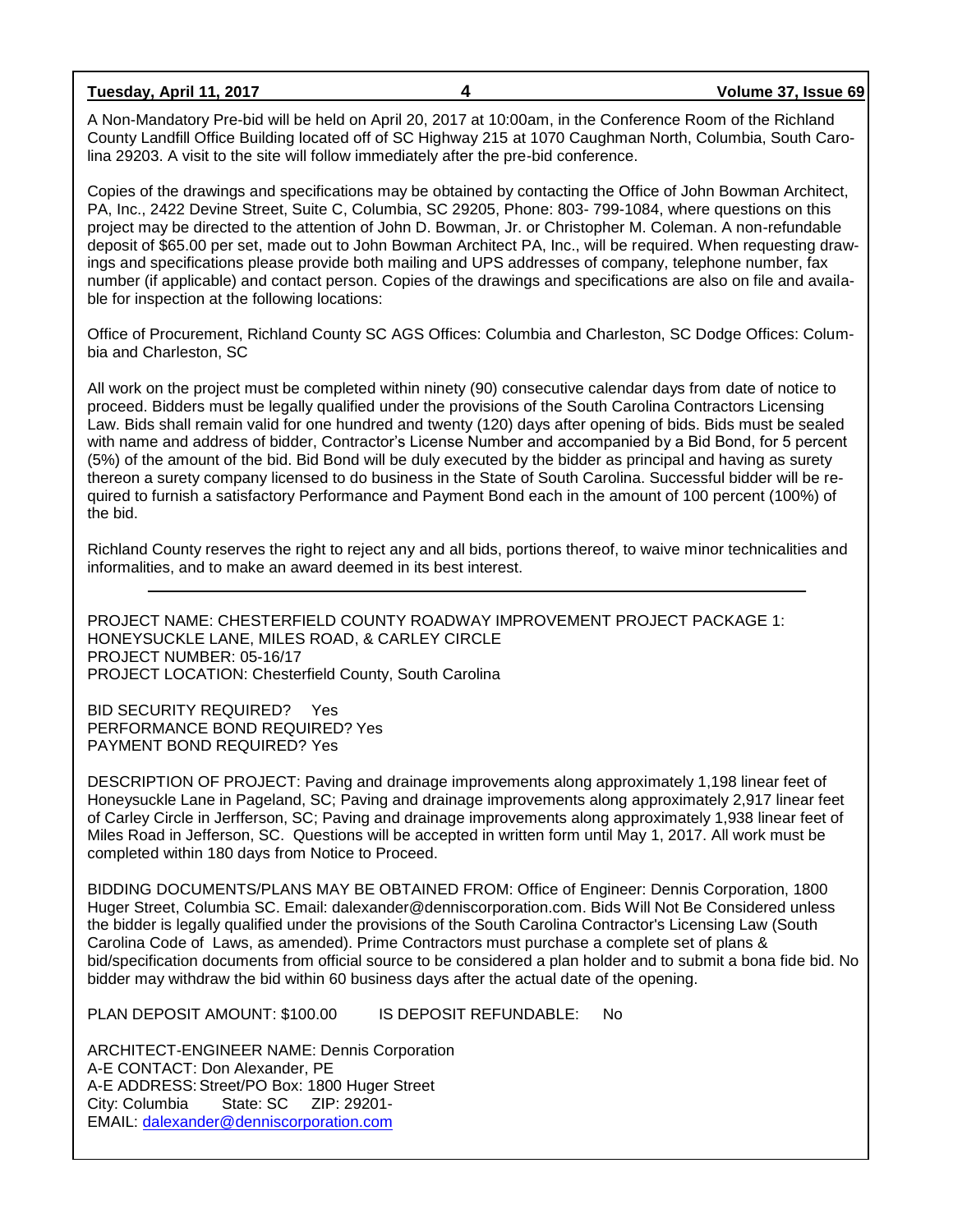| Tuesday, April 11, 2017                                                                                                                                                                                         |                   | 5                                                                                                        | Volume 37, Issue 69                               |
|-----------------------------------------------------------------------------------------------------------------------------------------------------------------------------------------------------------------|-------------------|----------------------------------------------------------------------------------------------------------|---------------------------------------------------|
| TELEPHONE: 803-227-8557                                                                                                                                                                                         | FAX: 803-733-6787 |                                                                                                          |                                                   |
| <b>AGENCY/OWNER: Chesterfield County</b><br>AGENCY PROJECT COORDINATOR: Ms. Michelle Stanley<br>ADDRESS: Street/PO Box: 178 Mill Street<br>City: Chesterfield State: SC ZIP: 29709-<br>EMAIL: mstanley@shtc.net |                   |                                                                                                          |                                                   |
| BID OPENING DATE: 5/11/2017<br><b>Street</b>                                                                                                                                                                    | TIME: 2:00pm      |                                                                                                          | PLACE: Chesterfield County Admin Bldg. - 178 Mill |
| BID DELIVERY ADDRESSES:<br>HAND-DELIVERY:<br>Attn: Michelle Stanley, Financial Director<br>178 Mill Street<br>Chesterfield, SC 29709                                                                            |                   | MAIL SERVICE:<br>Attn: Michelle Stanley, Financial Director<br>178 Mill Street<br>Chesterfield, SC 29709 |                                                   |
| <b>DESIGN-BUILD OF EMS STATION(S)</b>                                                                                                                                                                           |                   |                                                                                                          |                                                   |

Project: Design-Build of EMS Station(s)

Scope of Work: Bidders are to convert the enclosed sketches and specifications up to an architect stamped package for the design-build of one or more EMS Station(s) in Kershaw County.

BID Number: 16-600-19

Pre-Bid Conference: April 25, 2017 at 10:00am Conference is Not Mandatory

BID Submission: Sarah Williams, CPPB Kershaw County Government Center 515 Walnut Street Room 217 Camden, SC 29020

Bid Due Date: May 10, 2017 Time: Before 3:00pm

Download Bid Package: [www.kershaw.sc.gov](http://www.kershaw.sc.gov/)

If downloading this solicitation from other than our website, it is the responsibility of the vendor to e-mail our office at [sarah.williams@kershaw.sc.gov](mailto:sarah.williams@kershaw.sc.gov) to be registered as a potential vendor to receive any subsequent amendments.

PROJECT NAME: MODIFICATIONS TO OAKBROOK MIDDLE SCHOOL BUS PARKING LOT PROJECT NUMBER: 1617-013 PROJECT LOCATION: 286 Old Fort Road, Ladson SC 29456.

BID SECURITY REQUIRED? Yes PERFORMANCE BOND REQUIRED? Yes

PAYMENT BOND REQUIRED? Yes CONSTRUCTION COST RANGE: \$\$400,000 to \$500,000

DESCRIPTION OF PROJECT: Adding bus and vehicle parking spaces to an existing satellite Bus Parking Lot BIDDING DOCUMENTS/PLANS MAY BE OBTAINED FROM: [rrogers@dorchester2.k12.sc.us,](mailto:rrogers@dorchester2.k12.sc.us) Rick Rogers

ARCHITECT-ENGINEER NAME: Stantec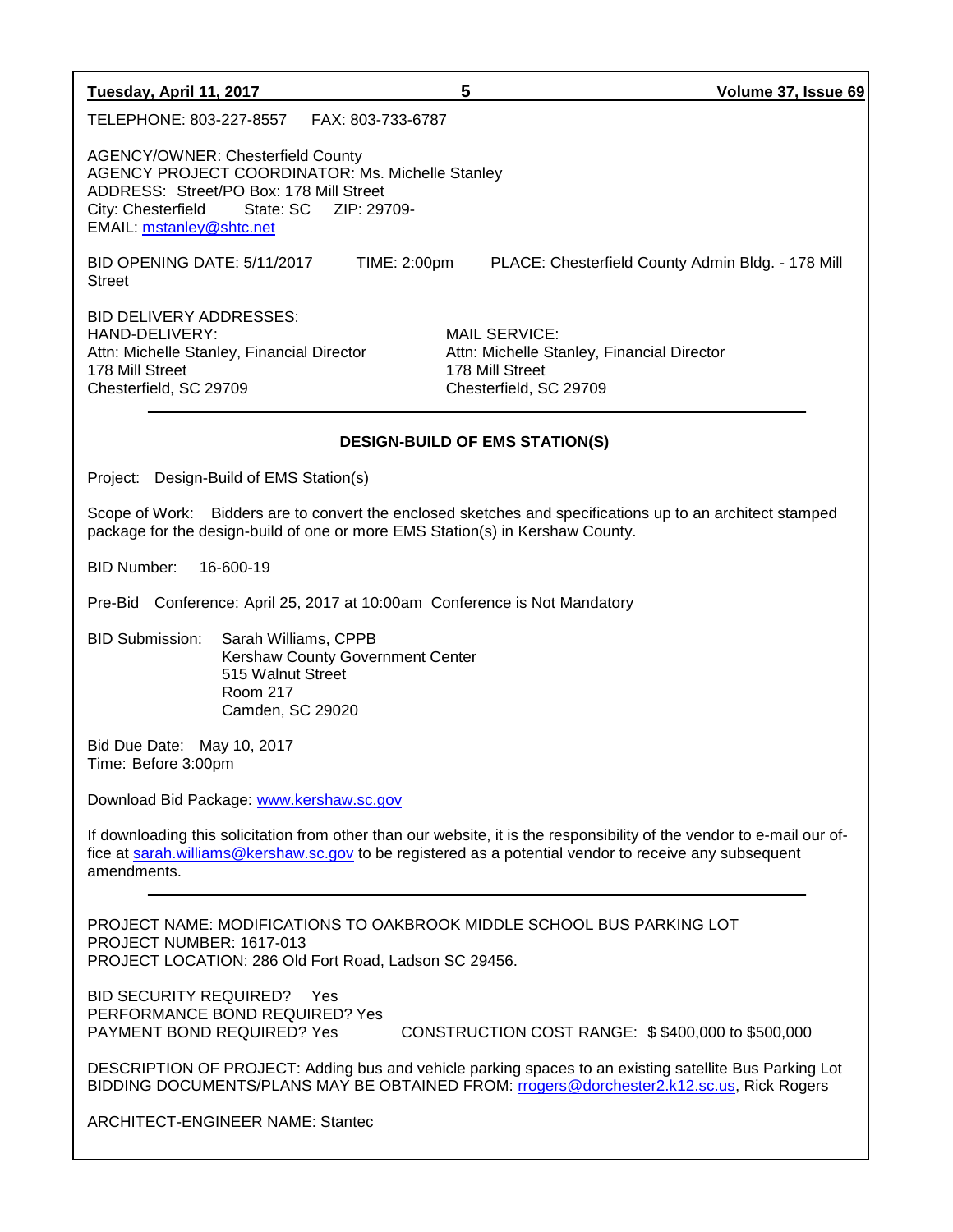| Tuesday, April 11, 2017                                                                                                                                                                                                                                                                                                                                                                                                                                                                                                                                                                                                                                                                                                                                                                                                                                                                                                                                                                                                                                                                  | 6                                                                                   | Volume 37, Issue 69                                                                         |
|------------------------------------------------------------------------------------------------------------------------------------------------------------------------------------------------------------------------------------------------------------------------------------------------------------------------------------------------------------------------------------------------------------------------------------------------------------------------------------------------------------------------------------------------------------------------------------------------------------------------------------------------------------------------------------------------------------------------------------------------------------------------------------------------------------------------------------------------------------------------------------------------------------------------------------------------------------------------------------------------------------------------------------------------------------------------------------------|-------------------------------------------------------------------------------------|---------------------------------------------------------------------------------------------|
| A-E CONTACT: Shaun Cavey<br>A-E ADDRESS: Street/PO Box: 4969 Centre Pointe Drive Suite 200, North Charleston SC 29418-6952<br>State: SC<br>City: North Charleston<br>EMAIL: shaun.cavey@stantec.com<br>TELEPHONE: 843-740-6345                                                                                                                                                                                                                                                                                                                                                                                                                                                                                                                                                                                                                                                                                                                                                                                                                                                           | ZIP: 29418-6952                                                                     |                                                                                             |
| <b>AGENCY/OWNER: Dorchester School District Two</b><br>AGENCY PROJECT COORDINATOR: Rick Rogers, Director of Facilities<br>ADDRESS: Street/PO Box: 164 McQueen Blvd.<br>City: Summerville<br>EMAIL: rrogers@dorchester2.k12.sc.us                                                                                                                                                                                                                                                                                                                                                                                                                                                                                                                                                                                                                                                                                                                                                                                                                                                         |                                                                                     |                                                                                             |
| PRE-BID CONFERENCE: Yes                                                                                                                                                                                                                                                                                                                                                                                                                                                                                                                                                                                                                                                                                                                                                                                                                                                                                                                                                                                                                                                                  | MANDATORY ATTENDANCE: Yes                                                           |                                                                                             |
| PRE-BID DATE: 4/19/2017<br>TIME: 10:00am<br>BID OPENING DATE: 4/27/2017 TIME: 1:00 p.m.                                                                                                                                                                                                                                                                                                                                                                                                                                                                                                                                                                                                                                                                                                                                                                                                                                                                                                                                                                                                  |                                                                                     | PLACE: 286 Old Fort Road, Ladson SC 29456.<br>PLACE: 164 McQueen Blvd. Summerville SC 29483 |
| <b>BID DELIVERY ADDRESSES:</b><br>HAND-DELIVERY:<br>Attn: Rick Rogers<br>164 McQueen Blvd. Summerville SC 29483                                                                                                                                                                                                                                                                                                                                                                                                                                                                                                                                                                                                                                                                                                                                                                                                                                                                                                                                                                          | <b>MAIL SERVICE:</b><br>Attn: Rick Rogers<br>164 McQueen Blvd. Summerville SC 29483 |                                                                                             |
| PROJECT NAME: UPGRADES AND IMPROVEMENTS TO THE WASTEWATER TREATMENT PLANT<br>(WWTP) AND LAND APPLICATION SYSTEM (LAS) FOR THE TOWN OF ESTILL IN HAMPTON COUNTY,<br><b>SOUTH CAROLINA</b><br>PROJECT NUMBER: 14183-0025; SCRIA No. R-16-1085<br>PROJECT LOCATION: Estill, South Carolina                                                                                                                                                                                                                                                                                                                                                                                                                                                                                                                                                                                                                                                                                                                                                                                                  |                                                                                     |                                                                                             |
| <b>BID SECURITY REQUIRED?</b><br>Yes<br>PERFORMANCE BOND REQUIRED? Yes<br>PAYMENT BOND REQUIRED? Yes                                                                                                                                                                                                                                                                                                                                                                                                                                                                                                                                                                                                                                                                                                                                                                                                                                                                                                                                                                                     |                                                                                     |                                                                                             |
| DESCRIPTION OF PROJECT: The project consists of providing all required materials, equipment, and labor<br>necessary to complete the Upgrades and Improvements to the WWTP and LAS for the Town of Estill. Generally,<br>the project includes the following: rehab of 4 Aeration Basins including HDPE liner system replacement, sludge<br>removal and disposal, replacement of aerator equipment and control panels; new Equalization Basin including<br>new HDPE liner system, new aerator equipment, new control structures, and control panels; rehab of the Efflu-<br>ent Storage Basin including HDPE liner system replacement, sludge removal and disposal; rehab of Effluent<br>Pump Station including equipment and control panel replacement; improvements to the LAS including: 26,975<br>linear feet of new security fencing, modifications to 329 existing impact spray heads, 10 new automatic control<br>valves, new control panels; yard piping; and necessary electrical improvements. Specific details are in the Con-<br>struction Plans and Technical Specifications. |                                                                                     |                                                                                             |
| BIDDING DOCUMENTS/PLANS MAY BE OBTAINED FROM: Drawings, Specifications, and Contract Docu-<br>ments may be obtained from the Charleston Regional Office of Alliance Consulting Engineers, Inc., 115 Central<br>Island Street, One Central Island Plaza, Suite 150, Charleston, South Carolina 29492 upon a non-refundable<br>payment of \$400 for each set. When requesting drawings, specifications or contract documents, provide the fol-<br>lowing information about your company: Mailing address; street (FedEx) address; telephone number; FAX num-<br>ber (if applicable), and email address.                                                                                                                                                                                                                                                                                                                                                                                                                                                                                    |                                                                                     |                                                                                             |
| PLAN DEPOSIT AMOUNT: \$400.00                                                                                                                                                                                                                                                                                                                                                                                                                                                                                                                                                                                                                                                                                                                                                                                                                                                                                                                                                                                                                                                            | IS DEPOSIT REFUNDABLE No                                                            |                                                                                             |
| IN ADDITION TO THE ABOVE OFFICIAL SOURCE(S), BIDDING DOCUMENTS/PLANS ARE ALSO<br>AVAILABLE AT: iSqFT Plan Rooms, Dodge Plan Rooms, and Town of Estill: 232 Martin Luther King, Jr. Boule-<br>vard, Estill, South Carolina 29918                                                                                                                                                                                                                                                                                                                                                                                                                                                                                                                                                                                                                                                                                                                                                                                                                                                          |                                                                                     |                                                                                             |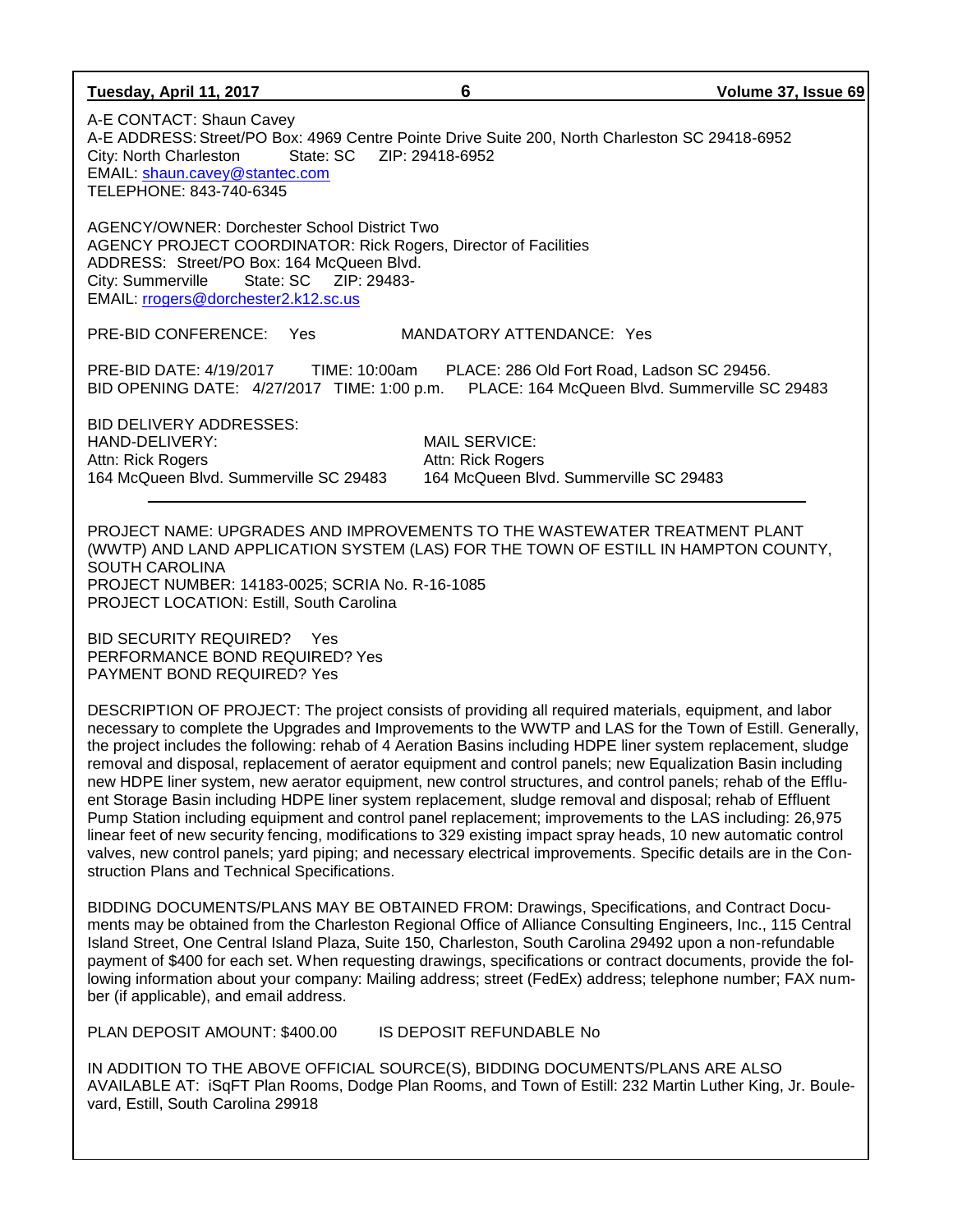| Tuesday, April 11, 2017                                                                                                                                                                                                                                                                                                                                                                                                                                                                                                                                                                                | 7                                                                                                             | Volume 37, Issue 69 |  |  |
|--------------------------------------------------------------------------------------------------------------------------------------------------------------------------------------------------------------------------------------------------------------------------------------------------------------------------------------------------------------------------------------------------------------------------------------------------------------------------------------------------------------------------------------------------------------------------------------------------------|---------------------------------------------------------------------------------------------------------------|---------------------|--|--|
| ARCHITECT-ENGINEER NAME: Alliance Consulting Engineers, Inc.<br>A-E ADDRESS: Street/PO Box: 115 Central Island Street, One Central Island Plaza, Suite 150<br>State: South Carolina<br>ZIP: 29492-<br>City: Charleston<br>TELEPHONE: 843-203-1600    FAX: 843-203-1601                                                                                                                                                                                                                                                                                                                                 |                                                                                                               |                     |  |  |
| AGENCY/OWNER: Town of Estill<br>AGENCY PROJECT COORDINATOR: Mr. Danny Lucas, Town Administrator<br>ADDRESS: Street/PO Box: 323 Martin Luther King, Jr. Boulevard (PO Box 415)<br>ZIP: 29918-<br>State: South Carolina<br>City: Estill<br>EMAIL:<br>TELEPHONE: 803-625-3243<br>FAX: 803-625-3106                                                                                                                                                                                                                                                                                                        |                                                                                                               |                     |  |  |
| BID OPENING DATE: 5/16/2017<br>TIME: 2:00pm<br>Luther King, Jr. Boulevard, Estill, South Carolina 29918                                                                                                                                                                                                                                                                                                                                                                                                                                                                                                | PLACE: Town Hall Council Chamber - 232 Martin                                                                 |                     |  |  |
| <b>BID DELIVERY ADDRESSES:</b><br>HAND-DELIVERY:<br>Attn: Mr. Danny Lucas, Town Administrator<br>232 Martin Luther King, Jr. Blvd, Estill, SC 29918                                                                                                                                                                                                                                                                                                                                                                                                                                                    | <b>MAIL SERVICE:</b><br>Attn: Mr. Danny Lucas, Town Administrator<br>PO Box 415, Estill, South Carolina 29918 |                     |  |  |
|                                                                                                                                                                                                                                                                                                                                                                                                                                                                                                                                                                                                        | Equipment                                                                                                     |                     |  |  |
| <b>Description: UNIMAC WASHING MACHINE</b><br>Solicitation Number: 5400013284<br>Submit Offer By: 04/25/2017 2:00pm<br>Purchasing Agency: SCDJJ Purchasing 4650 Broad River Road Columbia, SC 29210-4016<br><b>Buyer: CATHERINE SPROWLS</b><br>Email: cmspro@scdjj.net<br><b>Download Solicitation From:</b><br>http://webprod.cio.sc.gov/SCSolicitationWeb/solicitationAttachment.do?solicitnumber=5400013284                                                                                                                                                                                         |                                                                                                               |                     |  |  |
| Description: USED TRUCK TRACTORS (2), USED VAN TRAILER, NEW OR USED FLATBED TRAILER FOR<br>STUDENT TRAINING -- Small and Minority Owned Businesses Are Encouraged to Submit a Bid.<br>Solicitation Number: GTC 17-03-205IFB<br>Solicitation Type : Invitation for Bid<br>Submit Offer By: 4/27/2017 3:00pm<br>Purchasing Agency/Entity: Greenville Technical College, 738 S Pleasantburg Dr.,<br>Greenville, SC 29607<br>Buyer: B J Hart-Landers, 864-250-8417, bj.landers@gyltec.edu<br>Download Solicitation From: www.gvltec.edu/purchasing                                                         |                                                                                                               |                     |  |  |
| SELF-SERVICE LIBRARY UNIT/DISPENSING SYSTEM<br><b>Description:</b><br><b>Solicitation No.:</b><br>YTC-17-Self-Service Library Unit/Dispensing System<br><b>Delivery Point:</b><br>452 S Anderson Rd., Rock Hill, SC 29730<br>Submit Offer By: 4/25/2017 3:00pm<br>Purchasing Entity: York Technical College, 452 S Anderson Rd., Rock Hill, SC 29730<br>Debbie Bailey, 803-327-8010 / dbailey@yorktech.edu<br><b>Buyer:</b><br>Solicitations must be requested by email. To receive a copy of the solicita-<br><b>Download Solicitation From:</b><br>tion, email Debbie Bailey at dbailey@yorktech.edu |                                                                                                               |                     |  |  |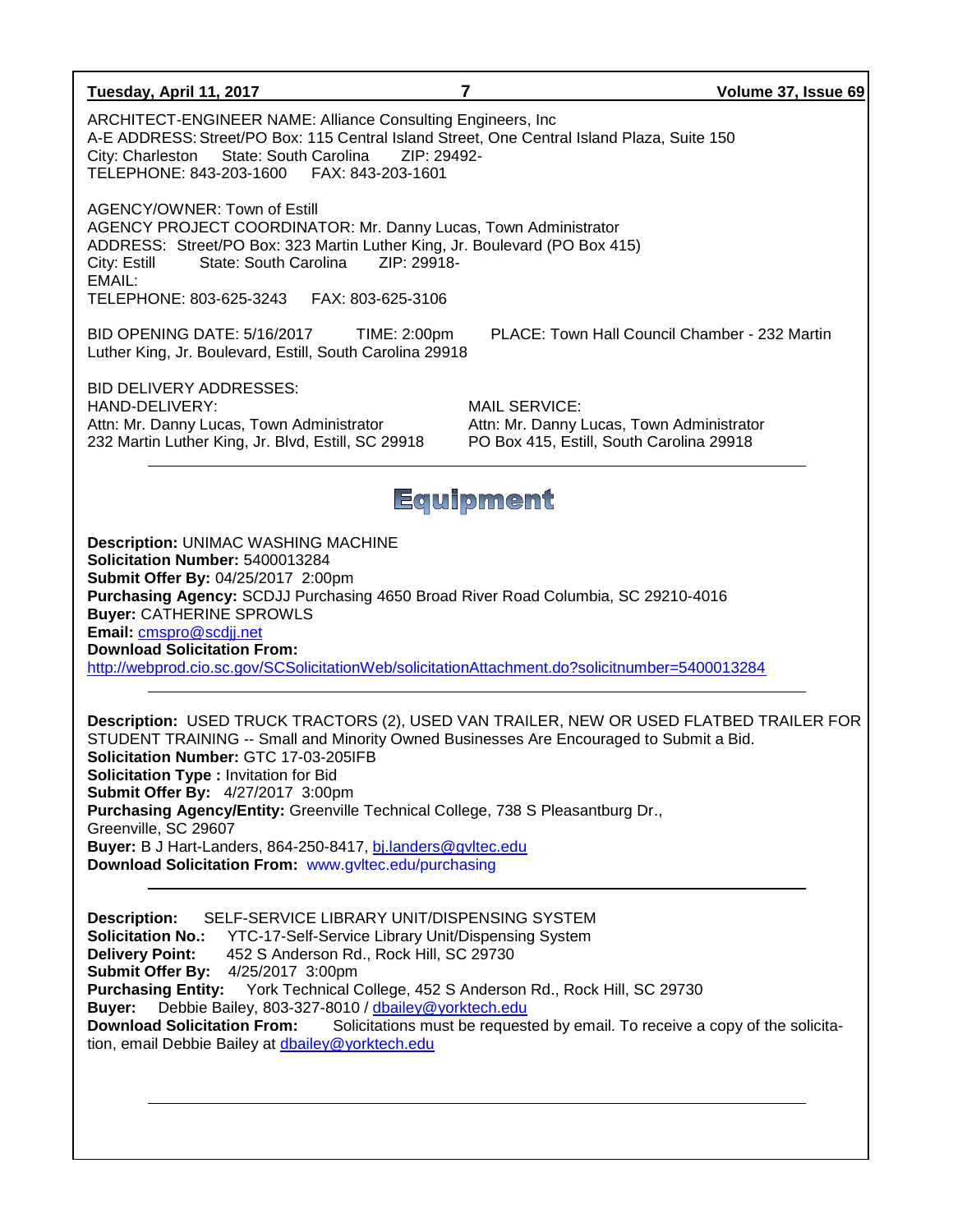**Tuesday, April 11, 2017 8 Volume 37, Issue 69**

#### **ANDERSON COUNTY**

Anderson County is accepting sealed bids for (1) INTERMEDIATE, CREW CAB, 4X2 PICK-UP TRUCK, reference # 17-078. These bids must be received no later than Thursday, April 27, 2017 at 10:30am. Sealed bids are to be returned to the Anderson County Purchasing Department, Room 115 of the Anderson County Historic Courthouse, 101 S. Main Street, Anderson, SC 29624.

Interested parties are to visit the Anderson County Website at [www.andersoncountysc.org](http://www.andersoncountysc.org/) under the Purchasing Department and click on the bid number. It will initiate an email to Purchasing to request information electronically.

#### **ANDERSON COUNTY**

Anderson County is accepting sealed bids for a NEW OR UNUSED, 4X2 CREW CAB TRUCK WITH WORK BODY, reference # 17-079. These bids must be received no later than Thursday, April 27, 2017 at 10:45am. Sealed bids are to be returned to the Anderson County Purchasing Department, Room 115 of the Anderson County Historic Courthouse, 101 S. Main Street, Anderson, SC 29624.

Interested parties are to visit the Anderson County Website at [www.andersoncountysc.org](http://www.andersoncountysc.org/) under the Purchasing Department and click on the bid number. It will initiate an email to Purchasing to request information electronically.

#### **BETTIS PARK PLAYGROUND EQUIPMENT**

Subject to the conditions and provisions set forth in the attached, bids will be received at this office until 11:00am on APRIL 26, 2017, then publicly opened. The commodities and/or services must be furnished as described and specified in this package. Edgefield County reserves the right to reject any or all bids. Successful bidder will be required to have proof of insurance and a performance/payment bond. Successful bidder must be willing to certify that they do not employ any unauthorized aliens.

This project is for the EQUIPMENT FOR A PLAYGROUND AT BETTIS PARK:

(1) 4 Seat See Saw, (1) 20' Adjustable Cooking Grate, In Ground, (2) 6' Benches, Small Hole Punched Steel, (1) 8' Picnic Table, Small Hole Punched Steel

PROPOSALS will be opened in the COUNTY ADMINISTRATOR'S OFFICE, 124 Courthouse Square, Edgefield, South Carolina.

Please address mailed bids to:

 Edgefield County Recreation Department 124 Courthouse Square Edgefield, South Carolina 29824

Envelopes should be conspicuously marked in the lower left hand corner:

RFP No. BETTIS PARK PLAYGROUND EQUIPMENT 17-01

Please click this link for the complete package: <http://www.edgefieldcounty.sc.gov/Documents/BP%20Playground%20Equipment%2017-01%20Bid.pdf>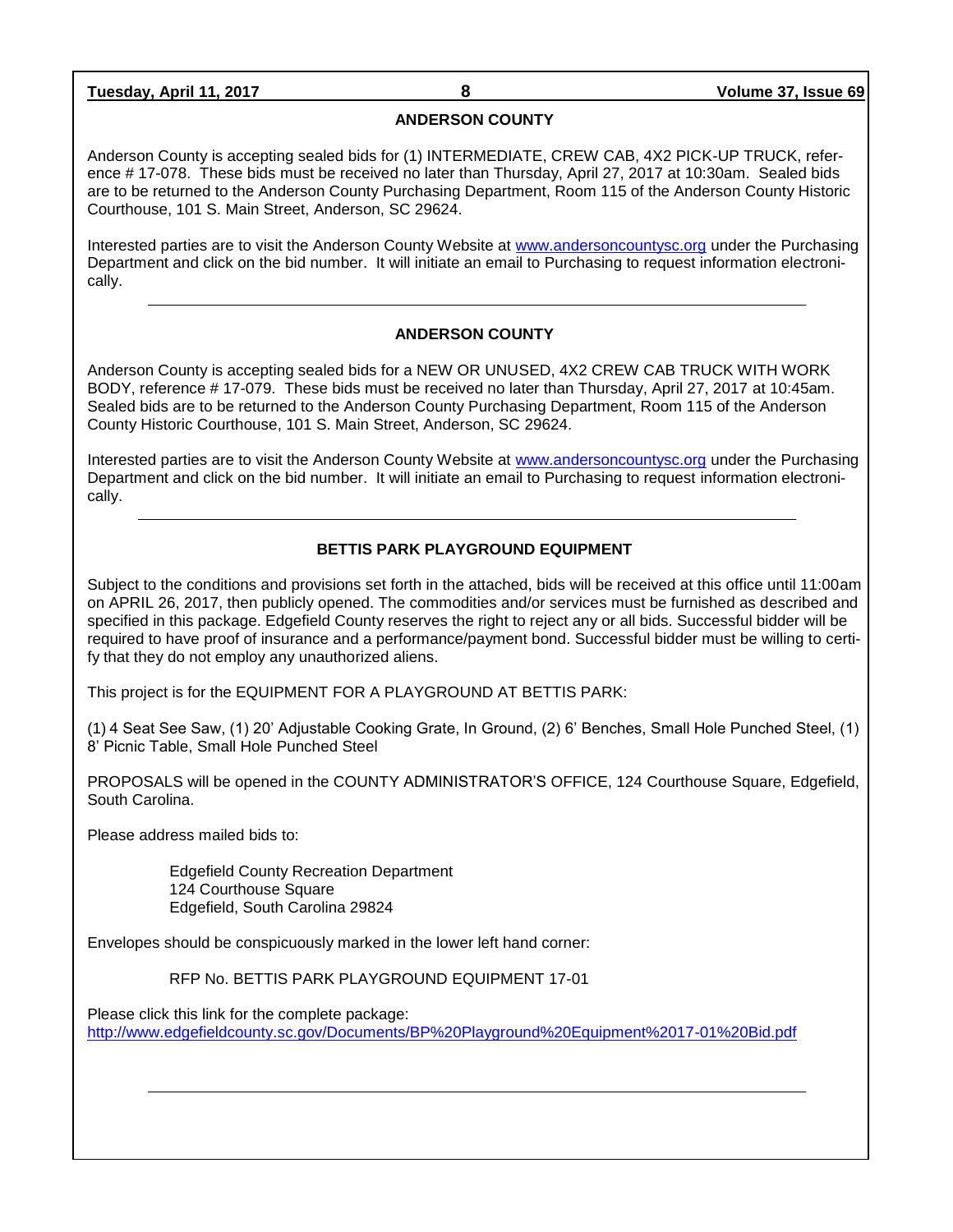**Tuesday, April 11, 2017 9 Volume 37, Issue 69**

# **Information Technology**

**Description:** CHARLESTON AREA REGIONAL TRANSPORTATION AUTHORITY (CARTA) - Real Time Location System -- Charleston Area Regional Transportation Authority (CARTA) will accept proposals from Bidders for Vehicle Real Time Location Systems. CARTA needs a system that will deliver the most reliable and verifiable data, which is critical to the success of CARTA. Vendor submissions may, if desired, include quotes for hardware and/or software for a Real Time Location System.

The Purpose and Intent of this RFP is to improve CARTA's vehicle location service as well as provide an updated service that allows applications for mobile devices to see updates in real time. The real time service will enhance the user experience of the system.

**Solicitation No.:** CARTA2017-05 **Delivery Point:** North Charleston, SC **Submit Offer By:** 5/2/2017 3:00pm **Purchasing Entity:** BCD Council of Governments **Buyer:** Jason McGarry, [jasonm@bcdcog.com](mailto:jasonm@bcdcog.com) **Download Solicitation From:** [www.bcdcog.com](http://www.bcdcog.com/) or [www.ridecarta.com](http://www.ridecarta.com/)

## **Maintenance and Repair**

**Description:** CULVERT PIPE MAINTENANCE (AIKEN COUNTY) **Solicitation Number:** 5400013255 **Submit Offer By:** 04/24/2017 2:00pm **Purchasing Agency:** SCDOT Procurement Office 955 Park Street Room 101 Columbia, SC 29201-3959 **Buyer:** DEBORAH TYLER **Email:** [tylerdl@scdot.org](mailto:tylerdl@scdot.org) **Download Solicitation From:**  <http://webprod.cio.sc.gov/SCSolicitationWeb/solicitationAttachment.do?solicitnumber=5400013255>

**Description:** REPAIRS TO SPILLWAY AT LAKE PAUL WALLACE **Solicitation Number:** 5400013278 **Submit Offer By:** 04/24/2017 10:00am **Purchasing Agency:** SC Department of Natural Resources 1000 Assembly Street, Room 142 Columbia, SC 29201 **Buyer:** ANDREA BOWMAN **Email:** [bowmana@dnr.sc.gov](mailto:bowmana@dnr.sc.gov) **Phone:** 803-734-3933 **Download Solicitation From:**  <http://webprod.cio.sc.gov/SCSolicitationWeb/solicitationAttachment.do?solicitnumber=5400013278>

**Description:** PLAYGROUND LANDSCAPING & DRAINAGE REPAIR **Solicitation No.:** P04-98-17 **Delivery Point:** Batesburg, SC **Pre-proposal Conf.:** Mandatory. 4/26/2017 10:00am **Location:** Batesburg Head Start Learning Center, 118 Pinewood Dr., Batesburg-Leesville, SC 29006 **Submit Offer By:** 5/18/2017 4:00pm, pending contractor's meeting **Purchasing Entity:** GLEAMNS Human Resources Commission, PO Box 1326 Greenwood, SC 29648 Buyer: Ometere Norman, 864-229-8842 / **onorman@gleamnshrc.org Direct Inquiries To:** Charles Vaughn / 864-229-8806 / [cvaughn@gleamnshrc.org](mailto:cvaughn@gleamnshrc.org) **Download Solicitation From:** [www.gleamnshrc.org,](http://www.gleamnshrc.org/) click on 'Bids & Proposals'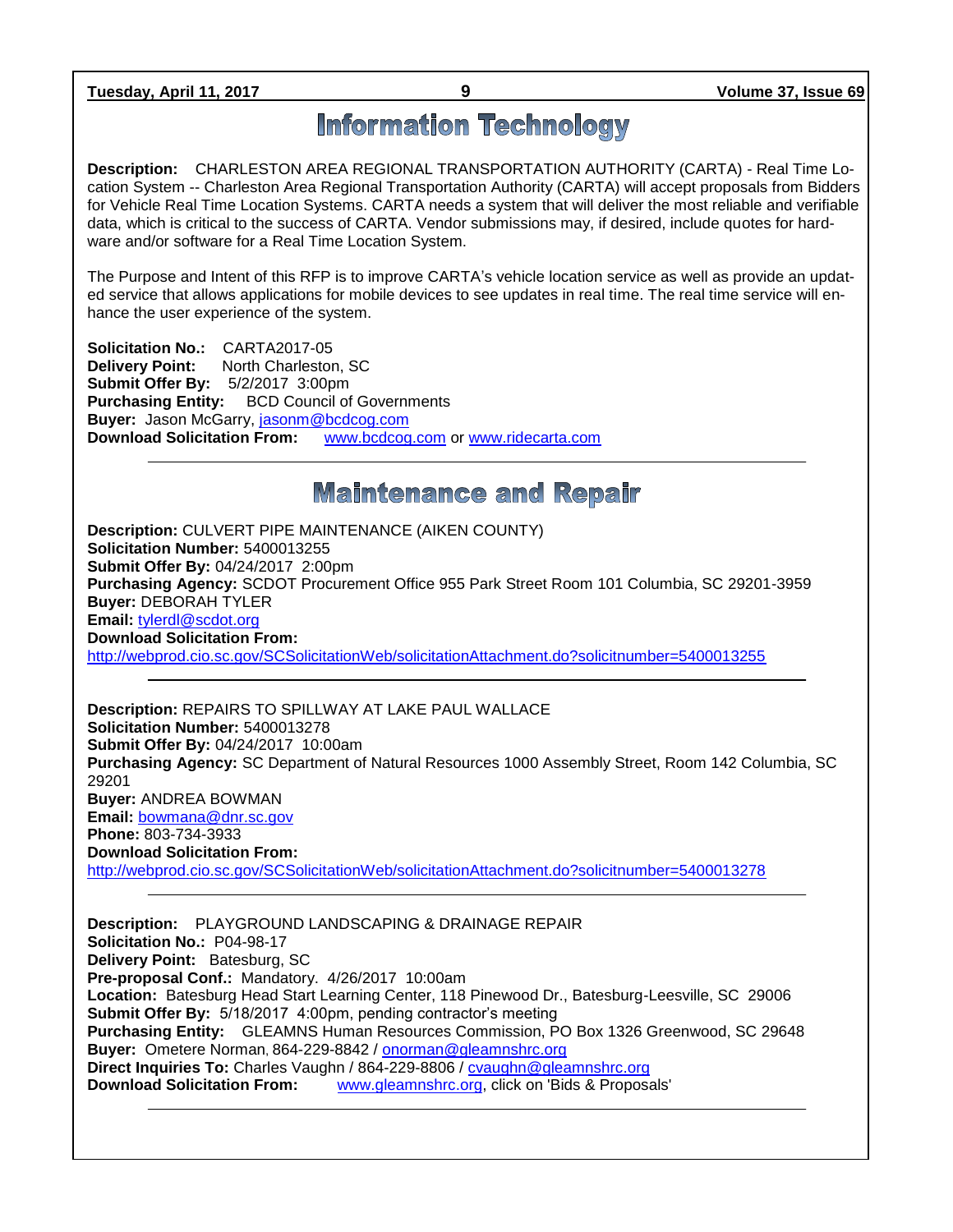#### **Tuesday, April 11, 2017 10 Volume 37, Issue 69**

**Description:** HOME REPAIRS TO AN OWNER OCCUPIED HOME LOCATED AT 32 BARROW ST., ROCK HILL, SC **Solicitation No.:** HDC105 **Delivery Point:** Rock Hill, SC **Pre-bid Conf.:** Mandatory. 4/24/2017 1:45pm **Location:** 32 Barrow St., Rock Hill SC **Submit Offer By:** 5/2/2017 10:15am **Purchasing Entity:** Housing Development Corporation of Rock Hill, 150 Johnston St., Rock Hill, SC 29730 **Buyer:** Dawn Willingham, Neighborhood Development Coordinator **Direct Inquiries To:** Dawn Willingham, 803-326-3793 or email: [dawn.willingham@cityofrockhill.com](mailto:dawn.willingham@cityofrockhill.com) **Download Solicitation From:** [www.cityofrockhill.com](http://www.cityofrockhill.com/)

# **Minor Construction <\$50,000**

#### **HOME REPAIR**

**Description:** House has moisture damage to the floor joist and subflooring. All flooring must be removed and replaced in the living area, kitchen/dining area, and two left side bedrooms and hall. Craw-space must be enclosed to prevent future problems. Also, outside decks must be repaired and coated with deck seal. Front steps have loose brick, all loose brick must be removed, cleaned and replaced. Fireplace chimney top must be sealed. **Solicitation Number:** Wampee/2017

**Delivery Point:** Horry County Disabilities & Special Needs, c/o Cheryl Barnhill, 250 Victory Lane, Conway, SC 29526

Photos will be provided sites visit will need to be scheduled with Cheryl Barnhill, email: [primebcb@sccoast.net,](mailto:primebcb@sccoast.net) phone: 843-349-7222

**Submit Offer By:** 5/3/2017 12:00pm **Purchasing Agency/Entity**: Horry County Disabilities & Special Needs, 250 Victory Lane, Conway, SC 29526 **Buyer:** Phone Number/E-mail address: 843-349-7222 email: [primebcb@sccoast.net](mailto:primebcb@sccoast.net) **Direct Inquiries To:** Cheryl Barnhill



#### **WAREHOUSE SPACE IN RICHLAND OR LEXINGTON COUNTY FOR SLED**

The State of South Carolina is seeking warehouse space in Richland or Lexington County on behalf of South Carolina Law Enforcement Division. Information about this bid can be found at [http://admin.sc.gov/facilitiesmanagementandpropertyservices/leasing/current-solicitations.](http://admin.sc.gov/facilitiesmanagementandpropertyservices/leasing/current-solicitations)

Please direct your responses and inquiries in writing to Cynthia Young, Department of Administration, Real Property Services, 1200 Senate Street, Suite 460, Columbia, SC 29201, Fax 803-737-0592, or [cyn](mailto:cynthia.young@admin.sc.gov)[thia.young@admin.sc.gov.](mailto:cynthia.young@admin.sc.gov)

All proposals must be received in the Real Property Services Office on or before 4:00pm, April 21, 2017.

**Description:** PINES FIRE HYDRANT & METER BOX INSTALL **Solicitation Number:** 5400013286 **Submit Offer By:** 05/09/2017 2:00pm **Purchasing Agency:** SCDJJ Purchasing 4650 Broad River Road Columbia, SC 29210-4016 **Buyer:** CATHERINE SPROWLS **Email:** [cmspro@scdjj.net](mailto:cmspro@scdjj.net)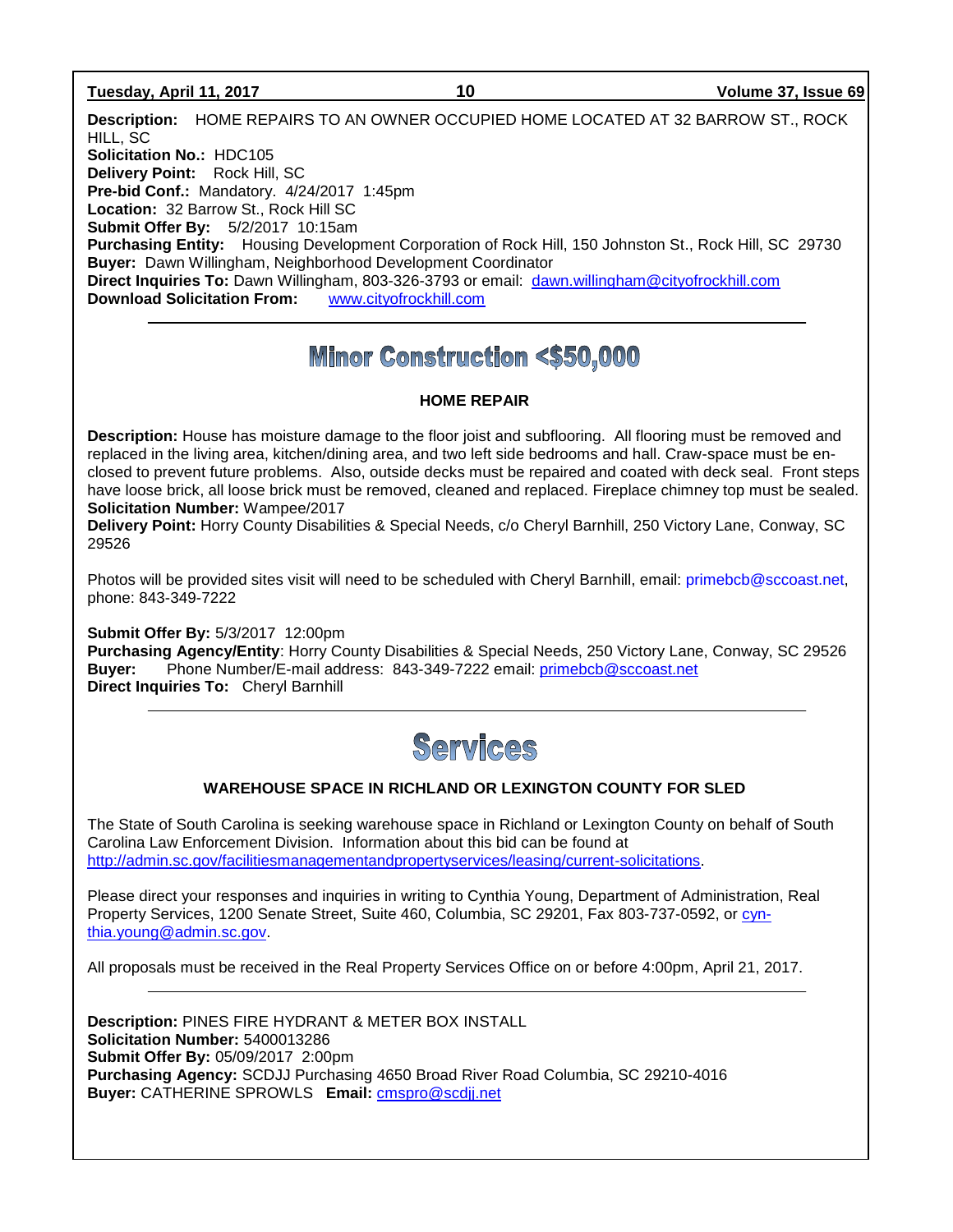| Tuesday, April 11, 2017 |  |  |
|-------------------------|--|--|
|-------------------------|--|--|

#### **Download Solicitation From:**

<http://webprod.cio.sc.gov/SCSolicitationWeb/solicitationAttachment.do?solicitnumber=5400013286>

**Description:** ARMED SECURITY SERVICES **Solicitation Number:** 5400013051 **Submit Offer By:** 05/15/2017 10:00am **Purchasing Agency:** SC Technical College System 111 Executive Center Drive, Suite 106 Columbia, SC 29210 **Buyer:** TERESA LIVINGSTON **Email:** [LivingstonT@sctechsystem.edu](mailto:LivingstonT@sctechsystem.edu) **Download Solicitation From:** 

<http://webprod.cio.sc.gov/SCSolicitationWeb/solicitationAttachment.do?solicitnumber=5400013051>

#### **REQUEST FOR PROPOSAL**

#### **TOWN OF IRMO -- RESIDENTIAL SOLID WASTE COLLECTION**

The Town of Irmo is soliciting "Request for Proposals" for collection of residential solid waste for approximately 4,700 homes, with the capability of servicing 800 additional units. For the proposal, please include the following:

- **Contractor shall be prepared to assume collection on July 31, 2017.**
- **• Contractor shall provide roll-carts for household and recyclable (possible transfer from current provider, must be coordinated by contractor).**
- **• Contractor shall propose a fixed rate for a three-year period (August 2017 through July 2020).**
- **• The collection of all household garbage one day each week**
- **• The collection of yard trash on Monday or Tuesday of each week. Residents are required to bag debris, and specifications can be established for what can be picked-up.**
- **• Recyclable items are to be picked up a minimum of twice each month. Electronic pickup will be available twice each year.**
- **• Back-door pick-up will be included for residents that have been approved by the Town Hall (contractor should plan on 30-50 of these special pick-ups).**
- **• Curbside household waste collection in the provided roll-carts. Rollcarts will not be left in the roadway after pickup, or a fine will be assessed.**
- **• Special large item pickups will be available to homeowners on a scheduled basis (homeowner required to call provider and make direct request).**
- **• No automatic-arm trucks in the Town.**
- **• Contractor vehicles must be maintained in good working order (backup vehicles must be available if main vehicles have operation issues).**
- **• Penalties will be established during the contract phase for non-compliance and failure to perform weekly collections.**

Proposals are due to the Irmo Town Hall, 7300 Woodrow Street, PO Box 406, Irmo, SC, 29063 no later than 3:00pm on Thursday, April 27, 2017. Proposals will be opened in a public forum and the staff will review these proposals for completeness. The recommendation to Town Council will be based on price, qualifications and references. A list of all bidders and their proposals will be made available no later than May 31, 2017.

The Town of Irmo reserves the right to reject any and all proposals, portions thereof, to waive any minor technicalities & informalities or irregularities and to make an award deemed in its best interest, subject to the requirements of any applicable laws of procurement.

For further information, please contact Bob Brown at 803-781-7050.

#### **TOWN OF LYMAN**

The Town of Lyman is seeking bids for the installation of a new fence. The specifications are as follows:

-Height 6 foot -Length 120 lineal feet -4 each. 3 inch Schedule Terminal Posts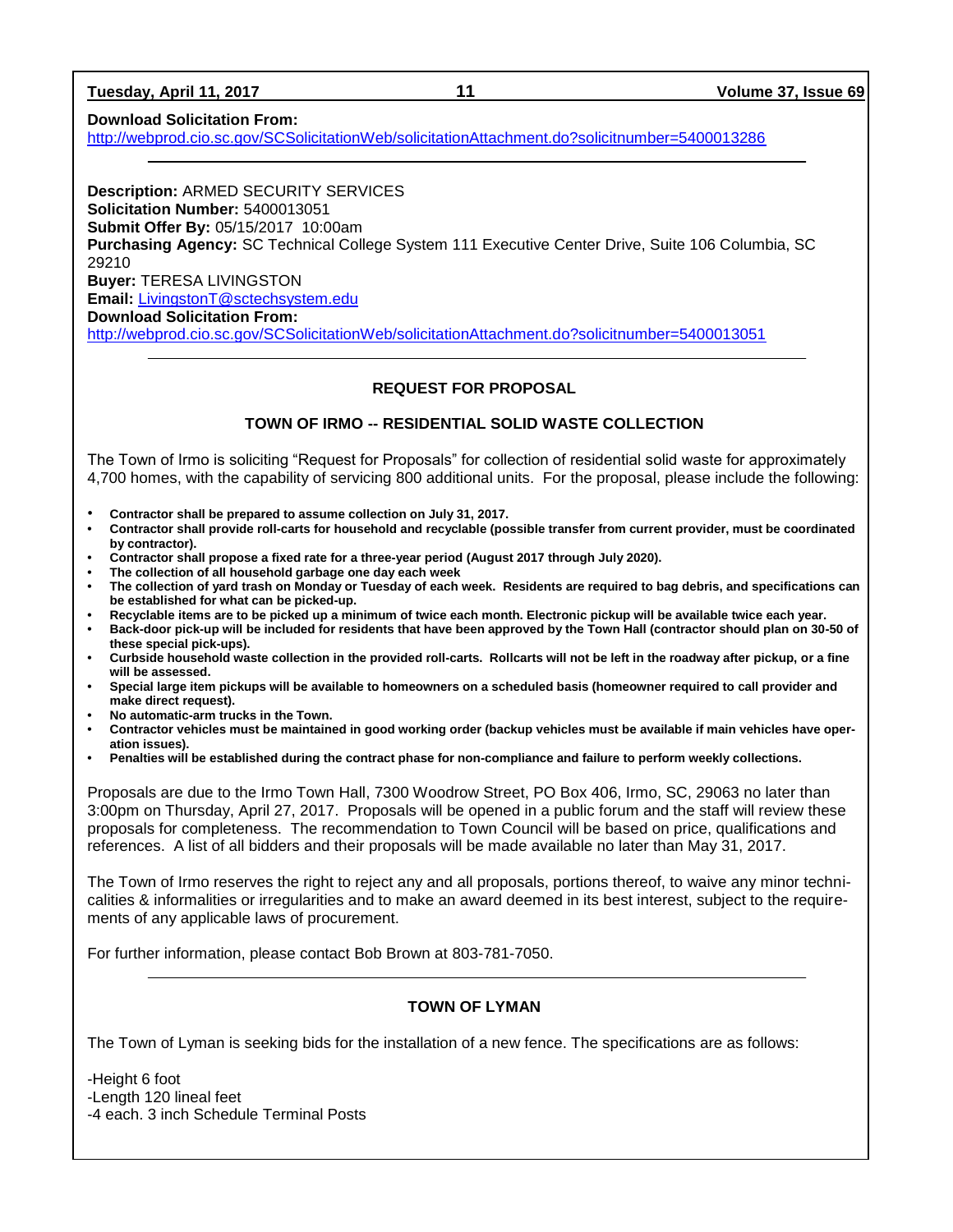#### **Tuesday, April 11, 2017 12 Volume 37, Issue 69**

-Green vinyl Privacy slats

-9 Gauge Wire

-1 5/8 Schedule 40 Top Rail

-2 inch Schedule 40 Line Posts

-7 Gauge Bottom Tension Wire

-Concrete Footings: 9inch-12inch Diameter, 27 inch to 36 inch depth

-Surface area where fence will be installed is an asphalt surface area

-A business license must be obtained prior to starting any work if you are awarded the project

-A certificate of Insurance is required prior to commencement of any work

All bids must be received by 1:00 PM on Friday April 21st. 2017.All bids must be delivered by regular mail, email or by hand to:

> Gregg A. Miller Town of Lyman 81 Groce Road Lyman, SC 29365 [gmiller@lymansc.gov](mailto:gmiller@lymansc.gov) 864-485-0402

**Description:** REQUEST FOR PROPOSAL FOR ELECTRO-MECHANICAL REPAIR SHOP AND FIELD SERVICES FOR ELECTRIC MOTORS, DRIVES, REDUCERS, PUMPS, AND ANCILLARY EQUIPMENT **Solicitation No.:** 383 **Delivery Point:** Greenville, SC **Submit Offer By:** 5/9/2017 2:00pm **Purchasing Entity:** Renewable Water Resources (ReWa), 561 Mauldin Rd., Greenville, SC 29607 **Buyer:** Maryanna Levenson 864-299-4000 x 275, [maryannal@re-wa.org](mailto:maryannal@re-wa.org) **Download Solicitation From:** <http://rewaonline.org/resources/vendor/current-solicitations/>

**Description:** SUPPLIER MANAGEMENT SOLUTION UPGRADE **Solicitation No.:** 86718128 **Delivery Point:** Clemson, SC **Submit Offer By:** 4/24/2017 **Purchasing Entity:** Clemson University, Procurement and Business Services, Administrative Services Bldg.,108 Perimeter Rd., Clemson, SC 29634 **Buyer:** Shirley Alexander, 864-656-2395, [salexa2@clemson.edu](mailto:salexa2@clemson.edu) **Download Solicitation From:** Online solicitations only. Solicitations can be viewed at [https://clemson.ionwave.net/current sourcing events.aspx](https://clemson.ionwave.net/current%20sourcing%20events.aspx)

**Description:** MARKETING AND BRAND MANAGEMENT AGENCY RETAINER **Solicitation No.:** 86717798 **Delivery Point:** Clemson, SC **Submit Offer By:** 5/1/2017 2:45pm **Purchasing Entity:** Clemson University, Procurement and Business Services, Administrative Services Bldg.,108 Perimeter Rd., Clemson, SC 29634 **Buyer:** Shirley Alexander 864-656-2395, [salexa2@clemson.edu](mailto:salexa2@clemson.edu) **Download Solicitation From:** Online solicitations only. Solicitations can be viewed at [https://clemson.ionwave.net/current sourcing events.aspx](https://clemson.ionwave.net/current%20sourcing%20events.aspx)

**Description:** AUTO ABILITY ADVANTAGE BRAND LOWERED FLOOR CONVERSION, OF A 2016 DODGE GRAND CARAVAN SXT AND OTHER REQUIREMENTS AS SPECIFIED TO ACCOMMODATE A DRIVER USING A WHEELCHAIR. **Solicitation No.:** CS632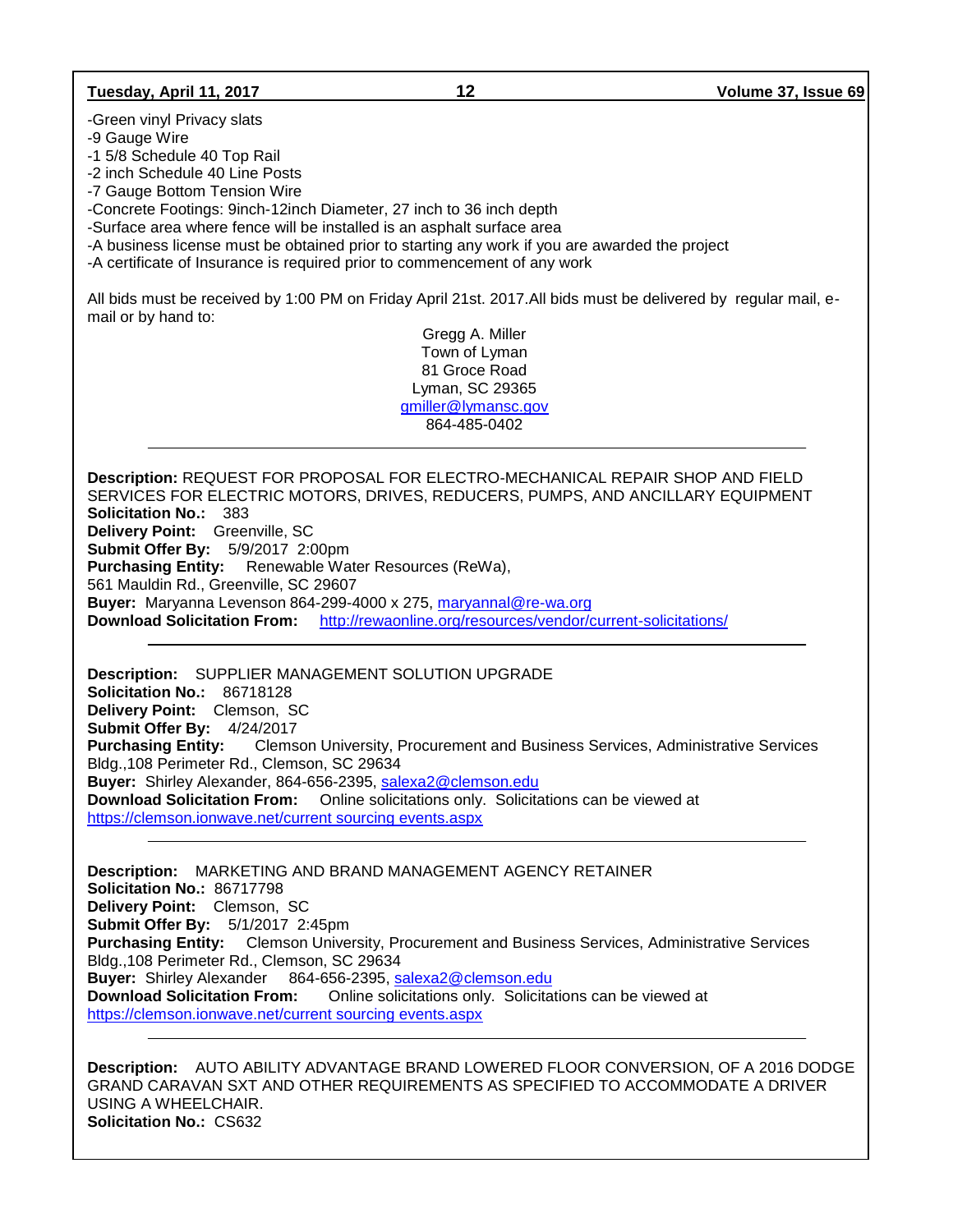**Tuesday, April 11, 2017 13 Volume 37, Issue 69**

**Delivery Point:** Winning Vendor's Location **Submit Offer By:** 4/17/2017 8:30am **Purchasing Entity:** SC Vocational Rehabilitation 1410 Boston Ave W Columbia SC 29170 **Buyer:** For Bid Package: Michael Cupp, 803-896-6520 / [mcupp@scvrd.state.sc.us](mailto:mcupp@scvrd.state.sc.us) **Direct Inquiries To:** Direct technical inquiries to Rehab Engineer, Todd Batt: 803-896-6082

**Description:** USC UPSTATE 2017 SPRING COMMENCEMENT SOUND SYSTEM **Solicitation No.:** USCU-RFQ-041117-TC **Delivery Point:** Spartanburg, SC **Submit Offer By:** 4/19/2017 10:00am **Purchasing Entity:** USC Upstate 800 University Way, Spartanburg, SC 29303 **Buyer:** Tammy Cash, 864-503-5353, [tmcash@uscupstate.edu](mailto:tmcash@uscupstate.edu) **Download Solicitation From:** [http://www.uscupstate.edu/about\\_upstate/businessaffairs/purchasing/default.aspx?id=34044](http://www.uscupstate.edu/about_upstate/businessaffairs/purchasing/default.aspx?id=34044)

# Supplies

**Description:** CARPENTRY PROJECT SUPPLIES & MATERIALS RE-BID **Solicitation No.:** IFB #507-(16-17) **Delivery Point:** Berkeley County, SC **Submit Offer By:** 4/18/2017 10:00am **Purchasing Entity:** Berkeley County School District **Buyer:** Ashley [Cashcasha@bcsdschools.net,](mailto:Cashcasha@bcsdschools.net) 843-899-8202 **Download Solicitation From:** <https://bcsdextranet.bcsdschools.net/SolicitationPostings/>

**Description:** PROVIDE AND DELIVER LONG LEAF PINE STRAW BALES **Solicitation No.:** CCU-9300163 **Delivery Point:** Conway, SC **Submit Offer By:** 5/11/2017 2:00pm **Purchasing Entity:** Coastal Carolina University, Procurement Services, PO Box 261954, Conway, SC 29528-6054 **Buyer:** Wanda B. Lewis 843-349-2162 **Download Solicitation From:** <https://bids.sciquest.com/apps/Router/PublicEvent?CustomerOrg=CoastalCarolina>

**Description:** CONTRACT TO PURCHASE PERISHABLE AND NON-PERISHABLE FOOD PRODUCTS, AS WELL AS PAPER AND RELATED PRODUCTS. **Solicitation Number:** B00000001718 **Delivery Point:** Jasper County, South Carolina **Submit Offer By:** 04/25/2017 at 10:00am Hand Delivered to Clinton High School Auditorium/18132 SC Highway 72/Clinton, SC 29325 **Purchasing Agency/Entity:** Jasper County School District, 10942 N. Jacob Smart Blvd., PO Box 848, Ridgeland, SC 29936 **Buyer:** Lydia C. Breland, Food Service Supervisor Phone Number/E-mail address: 843-489-8892x1500, [Lyd](mailto:Lydia.Breland@jcsd.net)[ia.Breland@jcsd.net](mailto:Lydia.Breland@jcsd.net) **Direct Inquiries to:** Keith W. Ringer, Executive Director, SC School Food Service Purchasing Alliance, Inc. **Email:** [executdir@scpurchasingalliance.org,](mailto:executdir@scpurchasingalliance.org) 803-529-2008 **Download Solicitation From:** [www.jcsd.net](http://www.jcsd.net/)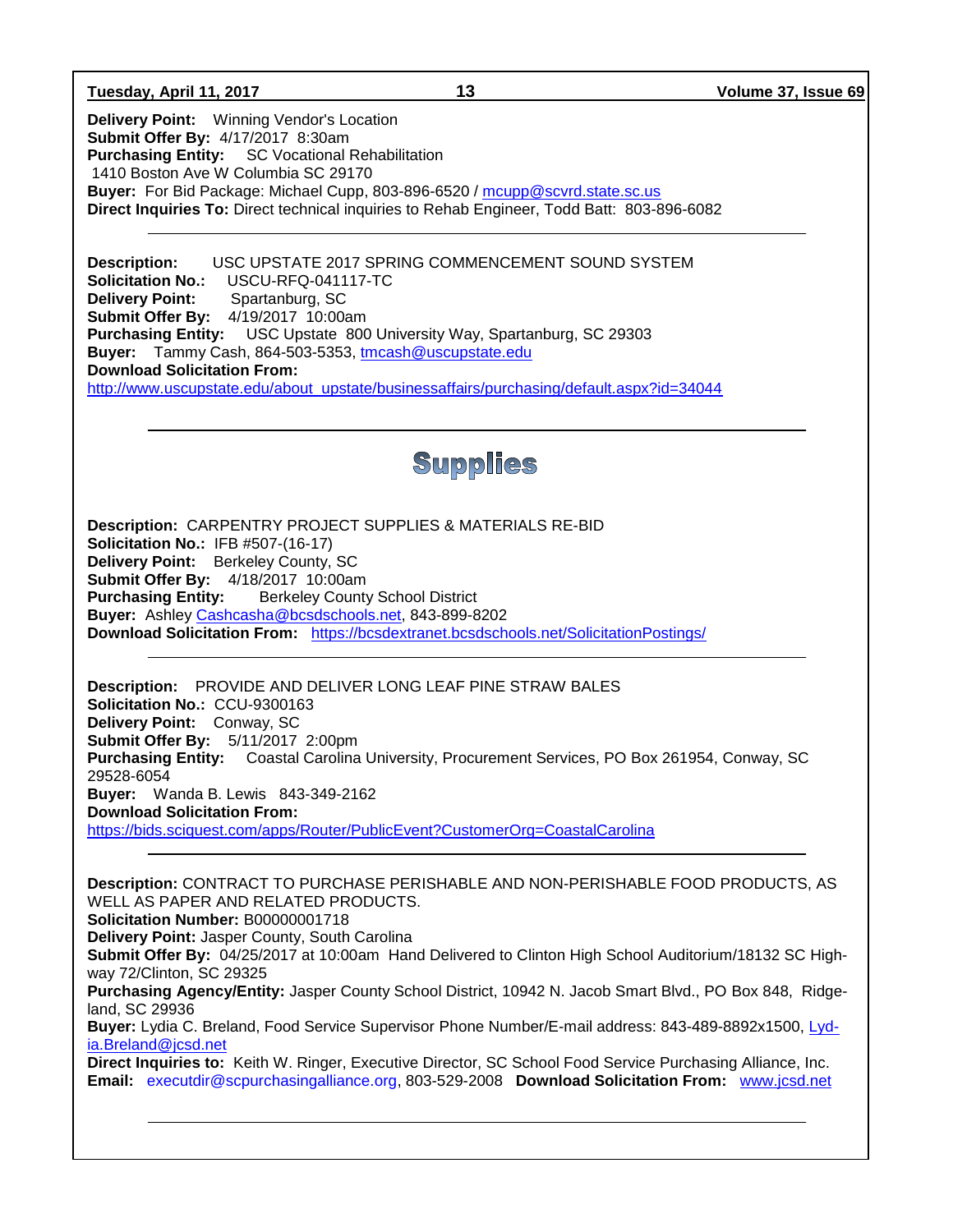# **Intent To Sole Source**

#### **THE SOUTH CAROLINA LAW ENFORCEMENT DIVISION**

### **CASECRACKER -- PORTABLE SYSTEM**

The South Carolina Law Enforcement Division (SLED) intends to sole source the procurement of two CaseCracker Standard portable systems.

CaseCracker Standard Portable

Complete portable interview room kit with CaseCracker Software pre-installed, USB integrated camera and microphone, Rugged carry case, 3-year hardware warranty and software License. Performs motion JPEG compression of video/audio for One interview. Stores up to 250 hours of video with 250 GBs of storage Space.

CaseCracker Software Support 3-Year

3-Year software support. Provides the services documents in the software Agreement.

The South Carolina Law Enforcement Division seeks any vendors who can provide this system or one which meets or exceeds the above referenced requirements. Responses will be accepted through COB on April 19th, 2017. Please submit all inquiries & responses to [jgoff@sled.sc.gov.](mailto:jgoff@sled.sc.gov)

#### **LANDER UNIVERSITY**

It is the intention of Lander University to sole source the procurement of: Study International digital student marketing and recruitment tool. Through the multi-layered campaign, potential students are engaged across multiple touch points, encompassing editorial content, rich media display advertising and direct social media outreach. The unique key to Study International's approach is both the iterative engagement between the university and the digital advertising team, their access to sophisticated demographic profiling techniques with leading social platforms, and proprietary in-depth analytics, via the Campaign Hub™, which was designed and built by Study International and can only be used by their clients. Contractor services include:

• Design and create a rich media display via websites. Media should include advertising, impressions and click-throughs per advert to direct students to University website.

• Customized social post/sponsored editorial articles written by editorial team. Post should include educational opportunities/programs, financial aid and student life as it pertains to Lander University.

• Articles with purpose of increasing visitors, impressions, across display and social engagements across social media platforms.

• Geo-target: target countries include Brazil, Canada, China, England, Germany, Honduras, Japan, Mexico, Nicaragua, Panama, Saudi Arabia, South Korea, Venezuela and others as discussed with vendor.

- Access to portal to monitor progress. Establishment and maintenance of portal.
- All design, campaign planning and social media included according to University specifications and approval.
- Deliver services in line with best practices in the field of international recruitment to enhance the reputation of the University in other countries through promotional and representation activities related to recruitment efforts.
- Develop materials only with the consent of and collaboration with the University. (Contractor agrees that any representation of the University name or related identification must be pre-approved by the University).

• Provide an on-going liaison to the University. The liaison will work with University representative to make changes and updates when necessary.

- Must have documentation of successful relationships.
- Must demonstrate ethical recruitment practices as it pertains to the services offered.

Company Specifics:

Study International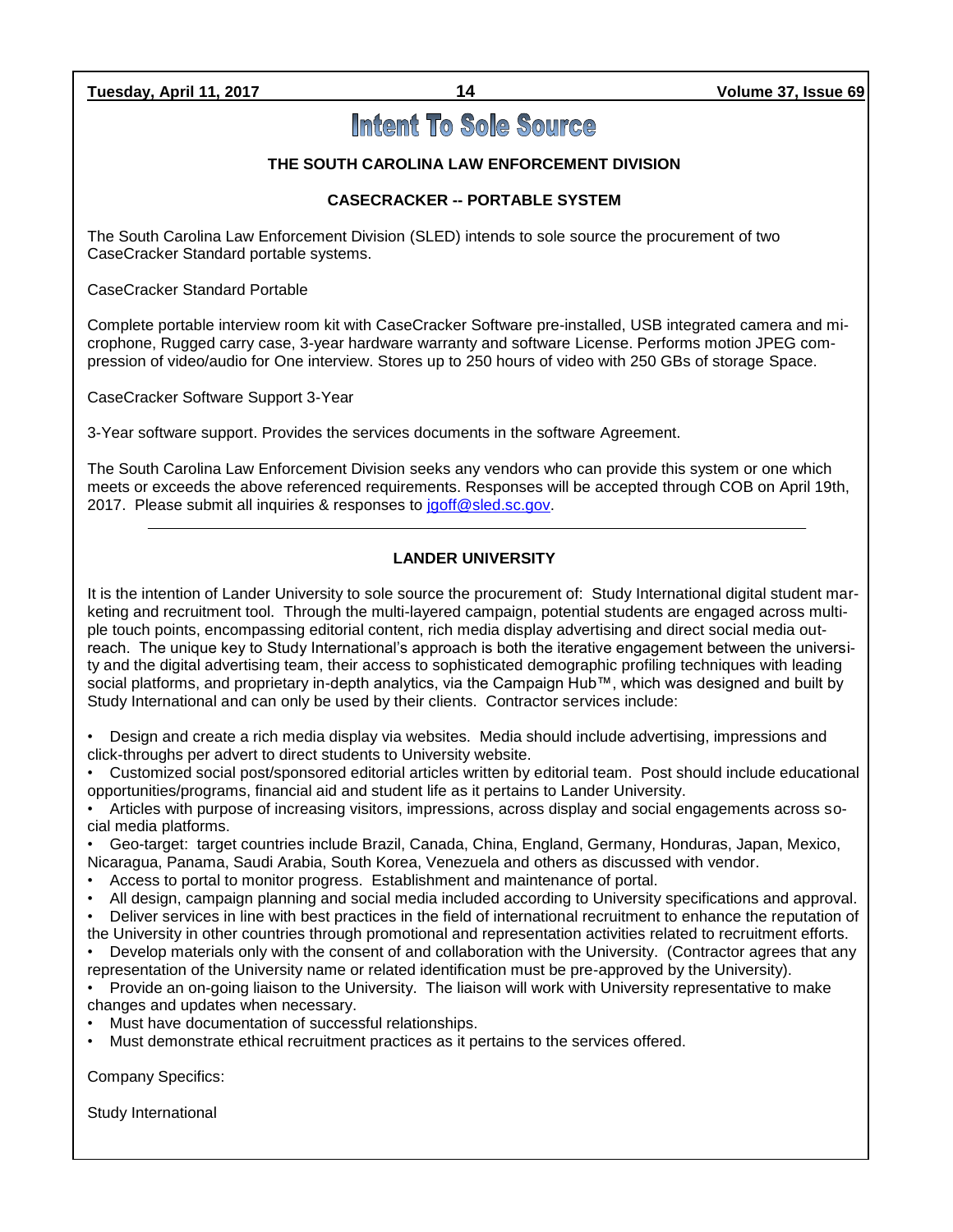#### **Tuesday, April 11, 2017 15 Volume 37, Issue 69**

Hybrid News Limited Colston Tower, Level 9 Colston Street Bristol, BS1 4UX, United Kingdom

University Contact for this Intent to Sole Source:

Mary McDaniel Director of Procurement Services Lander University 320 Stanley Ave Greenwood, SC 29649 [mmcdaniel@lander.edu](mailto:mmcdaniel@lander.edu) Contact deadline: April 17, 2017 5:00pm

Unless cancelled, a Justification for Sole Source Procurement document as required by the South Carolina Consolidated Procurement Code will be executed on April 18, 2017.

# For Sale

## **MANCHESTER STATE FOREST**

Sealed lump sum bids will be accepted until 11:00am April 20, 2017, by Manchester State Forest, 6740 Headquarters Road, Wedgefield, SC, for the sale of approximately 720 tons of pine pulpwood, 495 tons of pine chipn-saw, 5,946 tons of pine saw timber, 477 tons hardwood pulpwood, and 650 tons hardwood saw timber on approximately 163 acres.

For further information, contact James Douglas, Forest Director or Ben Kendall, Asst. Forest Director at 803- 494-8196. Information also available at [www.state.sc.us/forest/bsales.htm](http://www.state.sc.us/forest/bsales.htm)

# **SCBO Notices**

#### **SOUTH CAROLINA ASSOCIATION OF GOVERNMENTAL PURCHASING OFFICIALS**

SCAGPO is currently registering members and vendors for our Annual Professional Development Forum & Trade Show currently scheduled for November 15-17, 2017. Pre-Forum events begin on Tuesday November 14, 2017. Historically, vendor participants have met and networked with over 200 Public Procurement professionals from State and Local Government entities through our Vendor Trade Show, Networking Socials, and complimentary educational sessions. This year's event will occur at the Myrtle Beach Marriott Resort & Spa. Registration and hotel information is available on our website: [http://scagpo.org/meetinginfo.php?id=53&ts=1487195123.](http://scagpo.org/meetinginfo.php?id=53&ts=1487195123)

This event is a favorite for many of our vendors. Please review previous meeting information for information on previous events.

#### **PUBLIC NOTICE OF APPLICATION DEVELOPMENT**

The Lieutenant Governor's Office on Aging will be developing a custom built financial and client services tracking application. The legislature has appropriated funds for the project.

The system will be used for to capture and track data on clients, services provided to the clients, the costs of those services, contacts, and case management. The data will be used for Federal and state reporting, program monitoring, and as verification for financial reimbursement.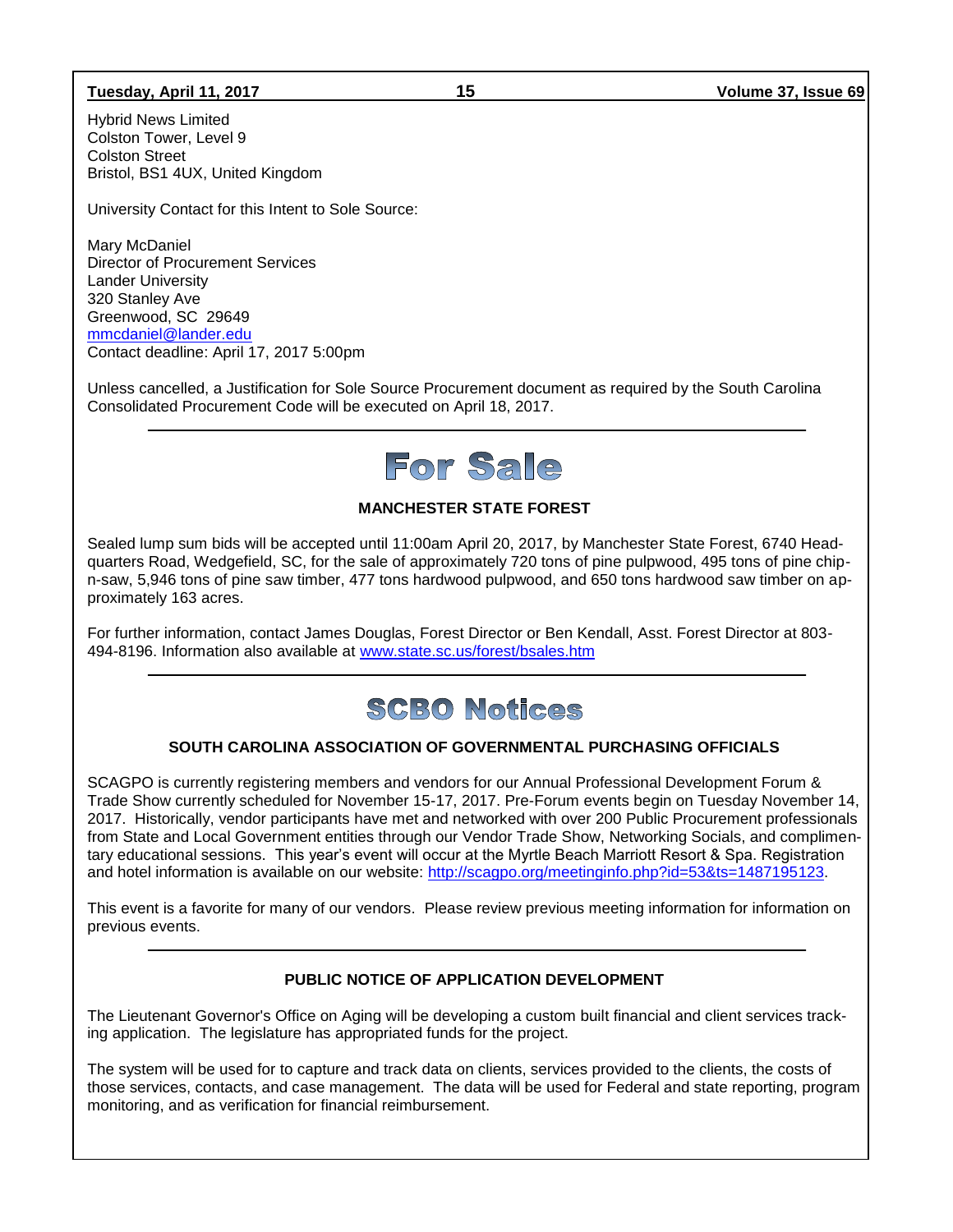| Tuesday, April 11, 2017                                                                                                                                                                                          | 16                                                                                                                                                                                                                                                                                                                                                                                                                                                                                                                                                                     | Volume 37, Issue 69 |
|------------------------------------------------------------------------------------------------------------------------------------------------------------------------------------------------------------------|------------------------------------------------------------------------------------------------------------------------------------------------------------------------------------------------------------------------------------------------------------------------------------------------------------------------------------------------------------------------------------------------------------------------------------------------------------------------------------------------------------------------------------------------------------------------|---------------------|
|                                                                                                                                                                                                                  | Individuals will be hired through the South Carolina IT Temp procurement contract. Information on the contract<br>can be found at http://webprod.cio.sc.gov/SCSolicitationWeb/contractSearch.do?solicitnumber=5400008056.                                                                                                                                                                                                                                                                                                                                              |                     |
|                                                                                                                                                                                                                  | <b>VENDORS, DON'T NEGLECT TO CHECK THE STATE'S FIXED PRICE BIDS</b>                                                                                                                                                                                                                                                                                                                                                                                                                                                                                                    |                     |
|                                                                                                                                                                                                                  | If authorized by the original solicitation, the State may use "competitive fixed price bidding" to create pro-<br>curements with an open response date. These fixed price bids are advertised in SCBO once, but the solicitation<br>may provide for bids to be accepted continuously or periodically during the contract term. The link below takes<br>you to a listing of all open solicitations conducted by the central purchasing office using the competitive fixed<br>pricing bidding rules: https://procurement.sc.gov/vendor/contract-opps/fixes-price-bids-ss |                     |
|                                                                                                                                                                                                                  | <b>INSPECTOR GENERAL'S FRAUD HOTLINE</b><br>(State Agency fraud only)                                                                                                                                                                                                                                                                                                                                                                                                                                                                                                  |                     |
|                                                                                                                                                                                                                  | 1-855-723-7283 / http://oig.sc.gov                                                                                                                                                                                                                                                                                                                                                                                                                                                                                                                                     |                     |
|                                                                                                                                                                                                                  | <b>COMMENTS?</b>                                                                                                                                                                                                                                                                                                                                                                                                                                                                                                                                                       |                     |
|                                                                                                                                                                                                                  | The Division of Procurement Services encourages you to make your comments via the following methods:<br>Customer Comment System: https://procurement.sc.gov/comment<br>Telephone 803-737-0600                                                                                                                                                                                                                                                                                                                                                                          |                     |
|                                                                                                                                                                                                                  | The State Fiscal Accountability Authority's Division of Procurement Services                                                                                                                                                                                                                                                                                                                                                                                                                                                                                           |                     |
|                                                                                                                                                                                                                  | currently has an opening:                                                                                                                                                                                                                                                                                                                                                                                                                                                                                                                                              |                     |
|                                                                                                                                                                                                                  | Eng/Engineer Associate IV - click to view                                                                                                                                                                                                                                                                                                                                                                                                                                                                                                                              |                     |
|                                                                                                                                                                                                                  | <b>SCBO Ad Templates</b>                                                                                                                                                                                                                                                                                                                                                                                                                                                                                                                                               |                     |
|                                                                                                                                                                                                                  | Copy these shortcuts for quick, hassle-free ad composition and mail them to scbo@mmo.sc.gov.                                                                                                                                                                                                                                                                                                                                                                                                                                                                           |                     |
|                                                                                                                                                                                                                  | <b>Universal Form (suitable for most advertisements)</b>                                                                                                                                                                                                                                                                                                                                                                                                                                                                                                               |                     |
| <b>Description:</b><br><b>Solicitation No.:</b><br><b>Delivery Point:</b><br><b>Submit Offer By:</b><br><b>Purchasing Entity:</b><br>Buyer:<br><b>Direct Inquiries To:</b><br><b>Download Solicitation From:</b> |                                                                                                                                                                                                                                                                                                                                                                                                                                                                                                                                                                        |                     |
|                                                                                                                                                                                                                  | <b>Construction Form</b><br>(State agencies must use OSE Form 310)                                                                                                                                                                                                                                                                                                                                                                                                                                                                                                     |                     |
| <b>Project Name:</b><br><b>Project Number:</b><br><b>Project Location:</b>                                                                                                                                       |                                                                                                                                                                                                                                                                                                                                                                                                                                                                                                                                                                        |                     |

٦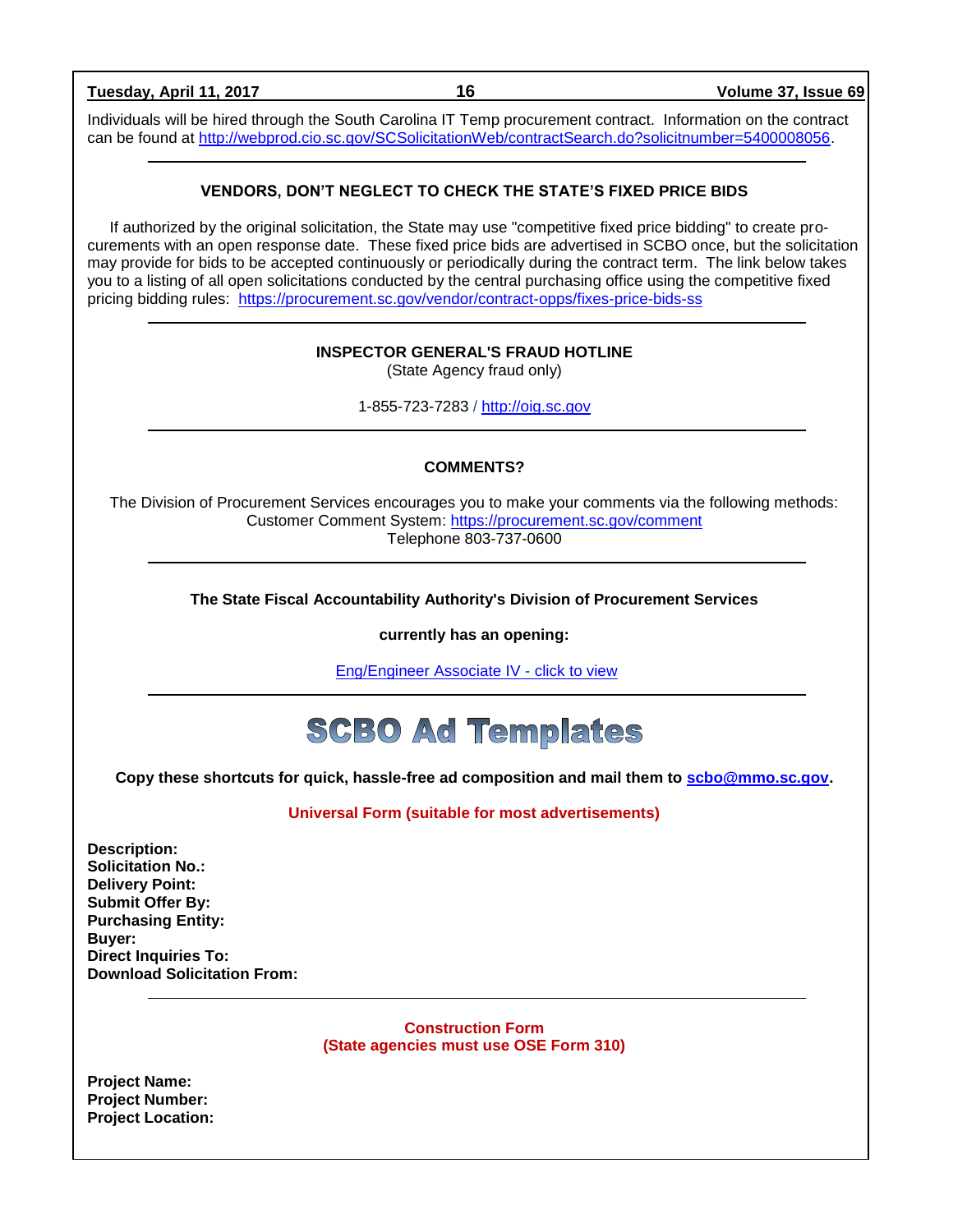**Tuesday, April 11, 2017 17 Volume 37, Issue 69**

**Bid Security Required: Performance Bond Required: Payment Bond Required: Construction Cost Range: Description of Project: Bidding Documents / Plans May Be Obtained From: Plan Deposit: In Addition To The Above Official Source(s) Bidding Documents / Plans Are Also Available At: Architect/Engineer: A/E Contact: A/E Address: A/E E-mail: A/E Telephone: A/E Fax: Agency/Owner: Name & Title of Agency Coordinator: Address: E-mail: Telephone: Fax: Pre-Bid Conf./Site Visit: Pre-Bid Date/Time: Place: Bid Closing Date/Time: Place: Hand Deliver Bids To: Mail Bids To:**

> **Architecture and Engineering Form (State agencies must use OSE Form 210)**

**Project Name: Project Number: Project Location: Agency: Description of Project: Description of Professional Services Anticipated for Project: Anticipated Construction Cost Range: Anticipated Project Delivery Method: Additional Information: Resume Deadline Date: Time: Number of Copies: Agency: Agency Project Coordinator: Title: Address: E-mail: Telephone: Fax:**